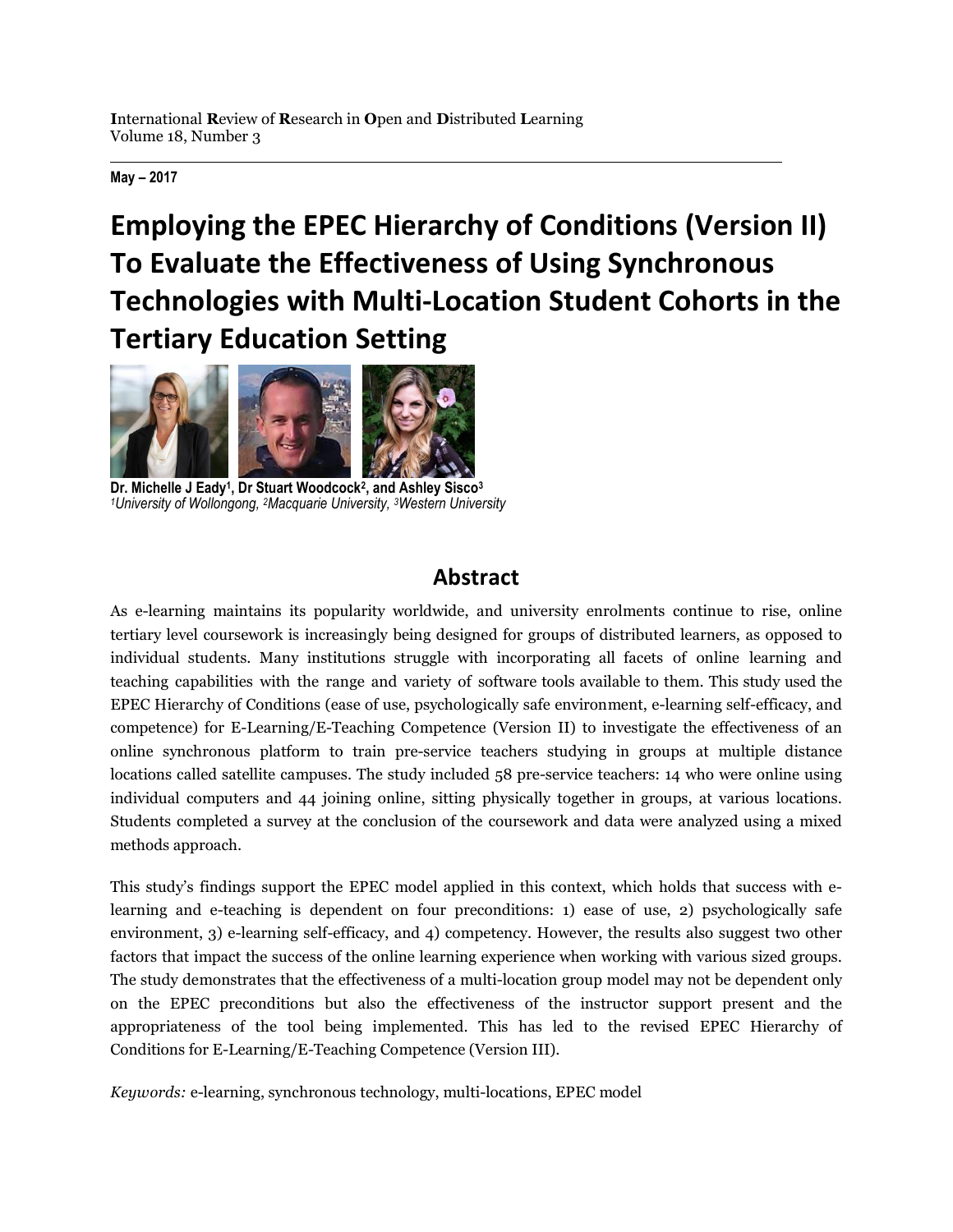# **Introduction**

Twenty-first century Australia is experiencing the ongoing advantages that the expansion of the Internet has to offer. Now with the National Broadband Network (NBN), Internet connectivity is faster, more reliable, and more affordable than ever. E-learning was initially introduced in Australia to provide distance learners with equitable access to educational opportunities (Bell & Federman, 2013; Colbran & Gilding, 2013; Issa et al., 2012). It has offered a solution to some of the distance-related barriers that arise due to Australia's combination of vast land base and low, widely-distributed population (Reiach, Averbeck, & Cassidy, 2012; Stacey, 2005). Subsequently, e-learning gained popularity with advancements in information and communications technology, increased Internet use and home access, and a growing "learner-earner" cohort (Cheok & Wong, 2015; Juan, Huertas, Cuypers, & Loch, 2012; Lin, Feng Liu, Ko, & Cheng, 2008; Wu, Pienaar, O'Brien, & Feng, 2013).

E-learning enables the tertiary student flexibility to learn across different time zones and locations as an alternative or supplement to face-to-face learning (Bell & Federman, 2013; Issa et al., 2012; Tynan, Ryan, & Lamont-Mills, 2015; Watson, 2013; Wu et al., 2013). Some institutions offer distance studies in addition to classroom courses (Charles Sturt University, 2015). Others are dedicated specifically to providing flexible online learning to Australian and international students (Open Universities Australia, 2013).

Largely influenced by constructivist theory, computer-mediated communication tools used in distance studies are increasingly being designed for groups rather than individuals (Benson & Samarawickrema, 2009; Issa et al., 2012). In response to these trends, some educational institutions have offered multilocation online courses, which leverage online tools to deliver a course to groups studying in multiple locations. One popular type of multi-location design is the "hub-and-spoke" approach, where coursework is administered through a main campus (the hub) to smaller facilities (the spokes) (Moore, 2013). The university in question has a main campus with a number of smaller campuses, referred to as satellite campuses, scattered throughout the region. The satellite campuses had a history of self-contained management and teaching methods until the adoption of video conferencing, which connected the main campus with the satellite campuses.

Since the uptake of synchronous technologies in tertiary settings, there have been extensive studies which look at the theory and practice of working within an online environment (Anderson, 2008; McLoughlin, 2001; Reeves, Herrington, & Oliver, 2002), including: the similarities and differences between synchronous and asynchronous platforms, the ways in which they are used at universities, and how students engage with the different types of technology (Chen, Ko, Lin, & Lin, 2005; Hastie, Chen, & Kuo, 2007; Lan, Chang, & Chen, 2012). In our prior research, we developed the EPEC Hierarchy of Conditions (Woodcock, Sisco, & Eady, 2015) and applied it to 1:1 student to computer ratio (Sisco, Woodcock & Eady, 2015). However, up until the point of this study, no one had attempted to use the EPEC Hierarchy of Conditions (Version II) (Sisco et al., 2015) to look at the effectiveness of synchronous online technology to engage students studying at the main campus with groups of students studying at various satellite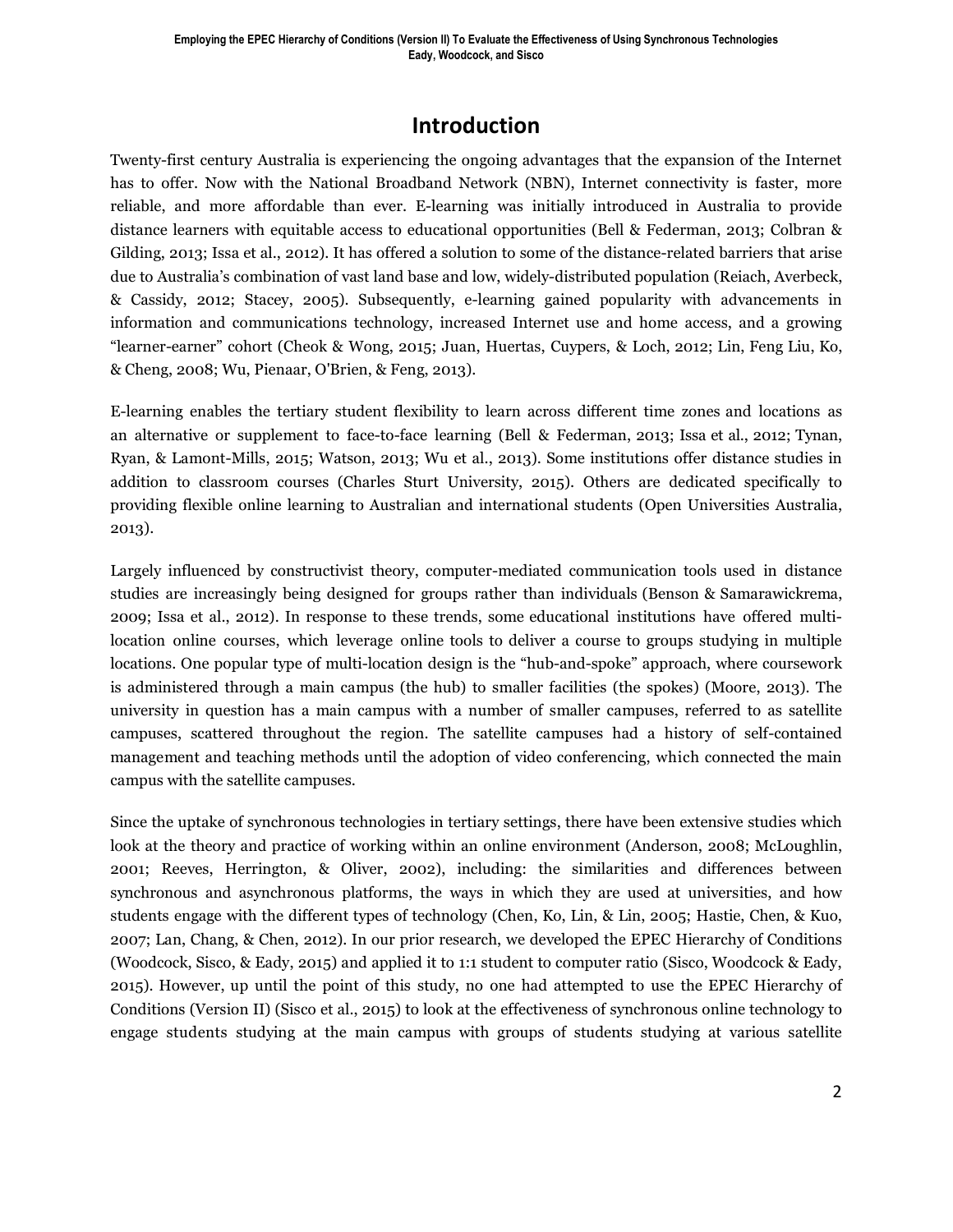campuses. The purpose of this study was to determine if the EPEC Hierarchy of Conditions for E-Learning/E-Teaching Competence (Version II) was applicable in a multi-location setting.

#### **Related Work**

There are many points to consider when moving into the online learning space. Tertiary practitioners would be prudent to consider the challenges and concerns documented in current research before they rush to join the trend of online learning. By reflecting on these details, practitioners can better support their students with well-designed programs and efficient, effective use of technology.

Student interactivity has been shown to be important to learning (Oprea, 2014; Watson, 2013). While scholars disagree about whether technology generally helps or hinders student interactivity (Makri, Papanikolaou, Tsakiri, & Karkanis, 2014; Molinari, 2012; Skramstad, Schlosser, & Orellana, 2012), they concur that it depends on student engagement, as well as the nature of the online tool in question (Bell & Federman, 2013; Giesbers, Rienties, Tempelaar, & Gijselaers, 2014; Molinari, 2012).

Researchers and practitioners recommend using a combination of asynchronous and synchronous tools to support collaborative learning (Giesbers et al., 2014; Hrastinski, Keller, & Carlsson, 2010; Wei, Peng, & Chou, 2015). In particular, interactive synchronous technology, such as live-time platforms and videoconferencing, facilitates dynamic sharing opportunities between tutors and students that asynchronous technologies cannot match (Giesbers et al., 2014; Nortvig, 2013).

Effective communication between all parties is crucial to building learning communities, collaborative opportunities, coursework delivery and the overall success of learning (Beaumont, Stirling, & Percy, 2009; Makri et al., 2014). Studies by Dixon et al. (2008) and Beaumont et al. (2009) suggest the success of collaborative exercises depends largely on the online instructor's effectiveness in communicating expectations. Studies by Beaudoin (2013) and Lee (2012) suggest that online discourse can present barriers to students' participation in discussions, which can inhibit students' interactions even when using synchronous technologies that emulate classroom learning (Lee, 2012; Nortvig, 2013).

Unfortunately, merely providing the tools that allow for group interaction does not ensure that meaningful collaborative learning will occur (Guo, Chen, Lei, & Wen, 2014; Juan et al., 2012; Tynan et al., 2015). Lack of high-speed Internet connectivity, online skills and familiarity with technology, as well as technical difficulties, are common challenges for e-learning students (Beaumont et al., 2009; Cradduck, 2012; Guo et al., 2014; Higgins & Harreveld, 2013; Nortvig, 2013; Reiach et al., 2012). Previous studies have found that online students report feelings of isolation due to distance, the disjointed nature of these programs (Beaumont et al., 2009; Higgins & Harreveld, 2011) and inadequate online communication between instructors and students (Abrami, Bernard, Bures, Borokhovski, & Tamim, 2011; Skramstad et al., 2012). Additionally, the lack of visibility in online learning can decrease social pressure to participate, inhibiting teamwork and degrading the group experience (Beaudoin, 2013; Dixon et al., 2008; Ehlers, 2013; Sun & Rueda, 2012).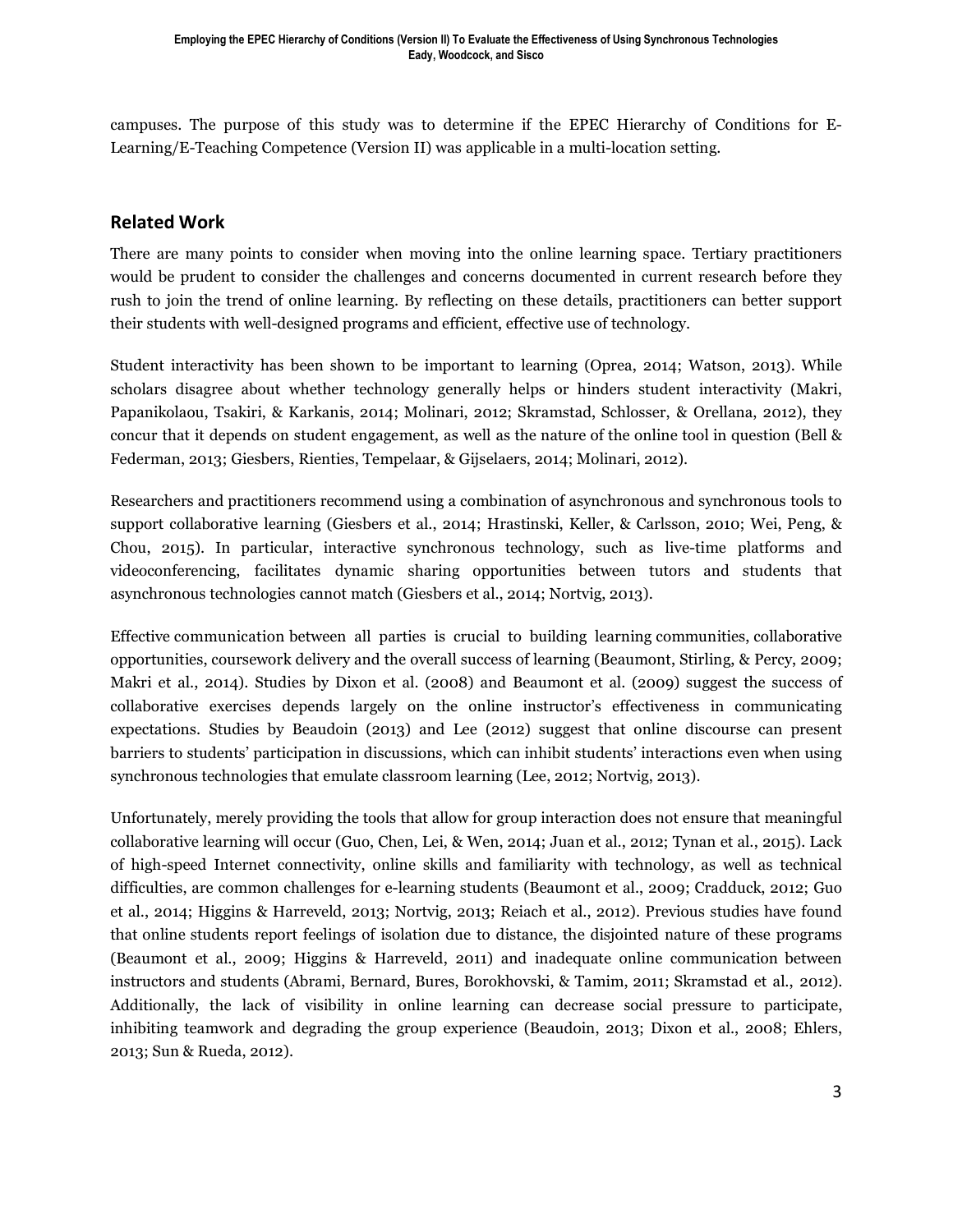Previous research suggests that online instructors play an important role in determining the quality of a student's learning experience by fostering a 'space of equals' based on trust, care and respect as well as by supporting and motivating students, providing timely feedback and facilitating effective, collaborative learning experiences (Ehlers, 2013; Higgins & Harreveld, 2013; Kirschner, Kreijns, Phielix, & Fransen, 2015; Molinari, 2012; Oprea, 2014; Skramstad et al., 2012; Wheeler & Reid, 2013; Wu et al., 2013). However, online instructors face constant, competing demands due to the additional work of online learning, such as the preparation, planning, and delivery of these courses, and the support required when teaching in multi-locations (Lefoe, Gunn, & Hedberg, 2002), each of which universities often fail to recognize (Beaumont et al., 2009).

Despite challenges, e-learning continues to become increasingly popular in tertiary institutions and numerous studies contend that technology improves interactivity and results in effective learning for online students (Cheok & Wong, 2015; Cradduck, 2012; Meyer, 2014; Rivers, Richardson, & Price, 2014; Wei et al., 2015). This division in the literature about the benefits and challenges associated with elearning led the authors to inquire, "What factors determine whether e-learning will be effective in multilocation group settings?" and "How can e-learning competence in multi-location settings be measured?"

#### **EPEC Hierarchy of Conditionsfor E-Learning/E-Teaching Competence (Version II)**

In response, Sisco et al., (2015) developed the EPEC Hierarchy of Conditions for E-Learning/E-Teaching Competence (Version II) (see Figure 1). Drawing on Bandura's (1977) Social Cognitive Theory (SCT), Piccoli, Ahmed, and Ives' (2001) E-Learning Acceptance Model (ELAM) and Moore's (1993) Transactional Distance Theoretical framework (TDT), the EPEC model proposes that e-learning and eteaching competency are dependent on four hierarchal conditions: ease of use, psychologically safe environment, e-learning self-efficacy, and competency.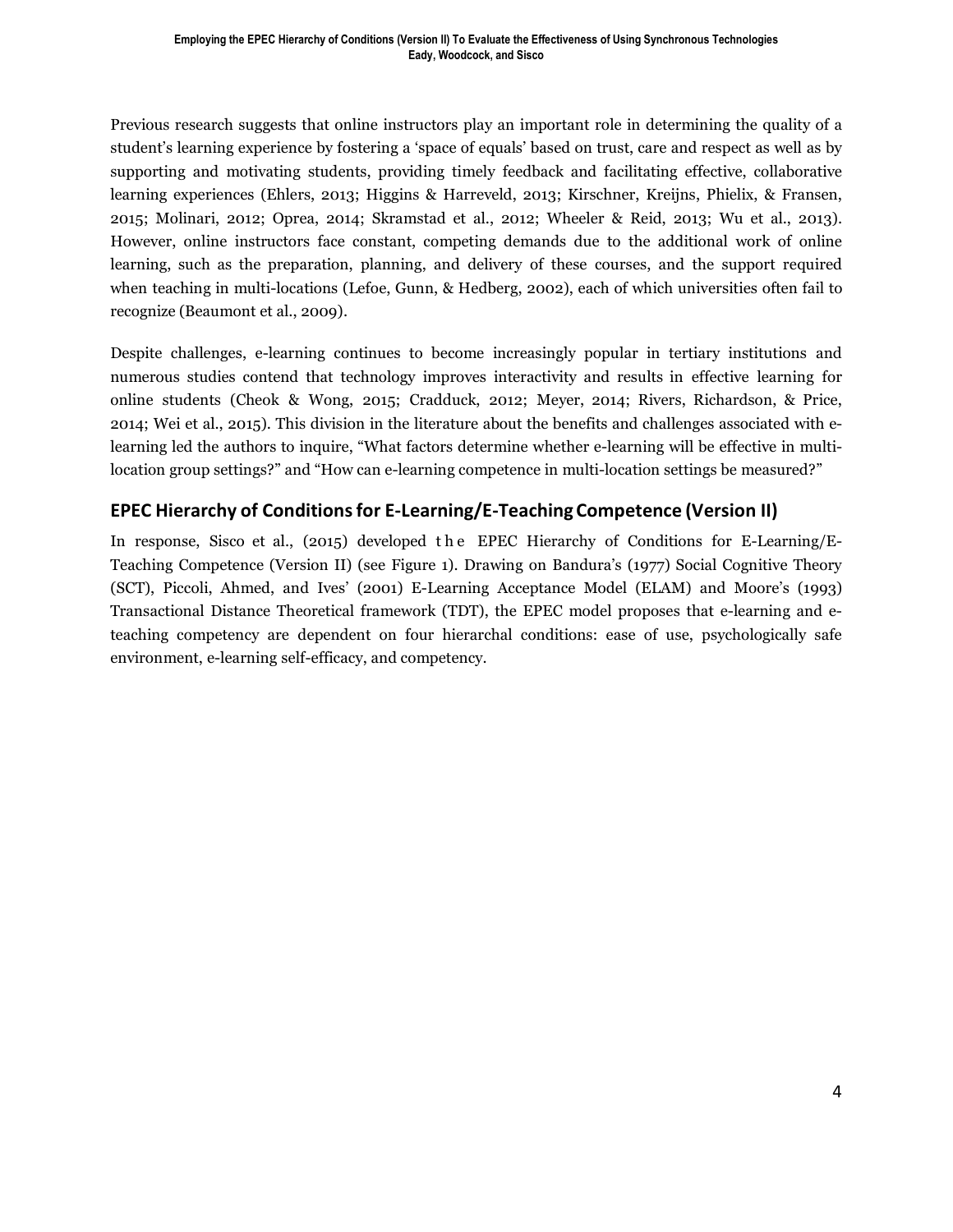**Employing the EPEC Hierarchy of Conditions (Version II) To Evaluate the Effectiveness of Using Synchronous Technologies Eady, Woodcock, and Sisco**



*Figure 1.* EPEC Hierarchy of Conditions for E-Learning/E-Teaching Competence (Version II) (Sisco et al., 2015). This model is based on Bandura's (1977) social cognitive theory (SCT), Piccoli, Ahmed, and Ives' (2001) e-learning acceptance model (ELAM) and Moore's (1993) transactional distance theoretical framework (TDT).

SCT asserts that the interaction among personal (cognitive), behavioral (social), and environmental (physical) factors influence human behavior (Bandura, 1977, 1986, 1989; Fertman & Allensworth, 2010;

Zikic & Saks, 2009). Specifically, humans tend to behave based on what they deem to be reasonable from their environments (Bandura, 1989). Both ELAM (Piccoli et al., 2001) and TDT (Moore, 1993) are adaptations of SCT (Bandura, 1977). ELAM adapts SCT to the e-learning context with a focus on acceptance in relation to "'effort expectancy' (or perceived ease of use)… [and]…'performance expectancy' (or perceived usefulness)" (Sisco et al., 2015, pp. 28-29). TDT focuses on the difference of understanding or potential for misunderstanding between teacher and student from a communications perspective (Umrani-Khan & Iyer, 2009).

Together, these theories provide a comprehensive foundation for the EPEC hierarchy of e-learning needs, from a lens that focuses on human behavior (SCT) in a digital (ELAM) communication (TDT) context. Within the EPEC model, "social influence" (ELAM) and "dialogue" (TDT) align with "behavior" (SCT), "expectation" (ELAM), and "autonomy" (TDT) align with "personal" (SCT) and "facilitating conditions" (ELAM) and "structure" (TDT) align with "environment" (SCT) (Sisco et al., 2015).

Applying this in a multi-location context could involve a tutorial class occurring across a number of locations. Students at one location are paying attention to the tutor and what they are saying via the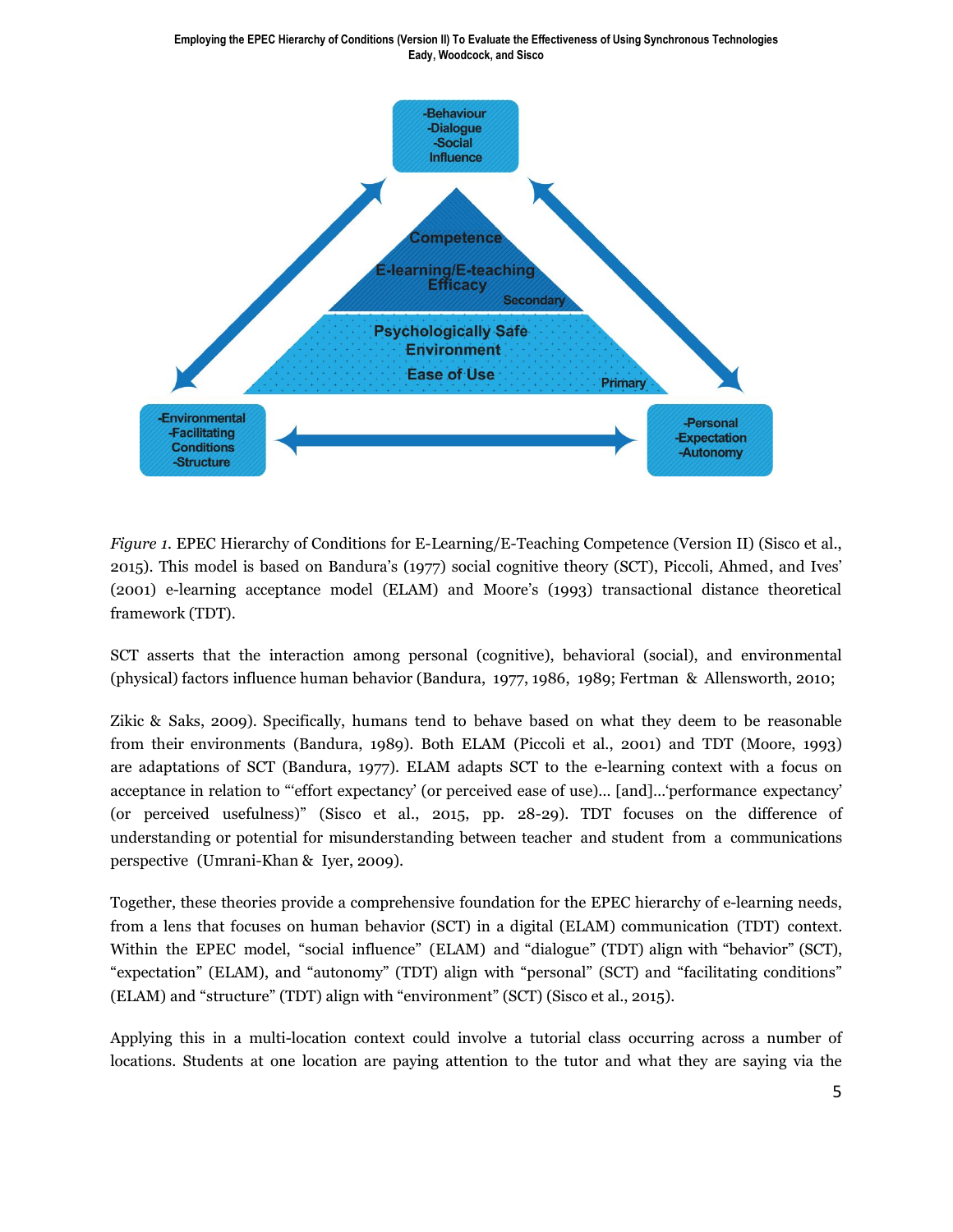synchronous platform (environment influences cognition, a personal factor). Students who are unsure of the information that the tutor is communicating may raise their hand to ask questions from their location via the synchronous platform (cognition influences behavior). The tutor may then try to simplify the point or give further examples of the point being made (behavior influences environment). The tutor may also give students a task for discussion within their tutorial group to work on at their location and then come back together and present their work through the synchronous platform (environment influences cognition, which influences behavior). As the students are working on the task, they may believe they are performing well (behavior influences cognition).

While this theoretical framework has been used to analyze e-learning and e-teaching competence, it has yet to be applied in to a multi-locations, synchronous context, involving groups of students, learning together at a common physical location (Sisco et al., 2015).

# **Methodology**

#### **Participants**

Fifty-eight pre-service teachers who were enrolled in a graduate-level core subject course in elementary education at an Australian university participated in this study. Out of the random sample of 99 participants who were enrolled in the course, 59% chose to participate in this research project. These participants fell into two distinct groups. The first group of 44 students (Group A) was comprised of students at three of the university's satellite campuses who attended the online sessions together in groups, signing in and participating around one computer together at each site. These groups had 13, 15, and 16 participants onsite at the satellite campuses. The second group of 14 students (Group B) enrolled at the main campus, however, were given the opportunity to access the tutorial online from their individual devices at a location of their choosing.

Historically, these satellite campuses were placed in remote and isolated locations to offer tertiary education opportunities to learners living in those areas. It was not until the adoption of video conferencing that the satellite campus students were able to attend lectures at a distance with the larger cohort on campus. Video conferencing was successful although the students at a distance did little more than log into the video conference and watch what was happening in the lecture theatre. However with the capabilities that the Internet can afford, a synchronous online platform (CENTRA©) was available to link together the satellite campuses and the main campus. CENTRA© would allow all participants to work together and have discussions in real-time much like in a face-to-face tutorial setting. The participants had the ability to talk using a microphone and live text to one another, share content virtually and work collaboratively in small groups in the online environment. The researchers were eager to see if an interactive live-time tutorial could be facilitated in an attempt to engage all the students, both individuals and groups at a distance. While one tutor, at the main campus, delivered tutorials, facilitators were located at each satellite campus.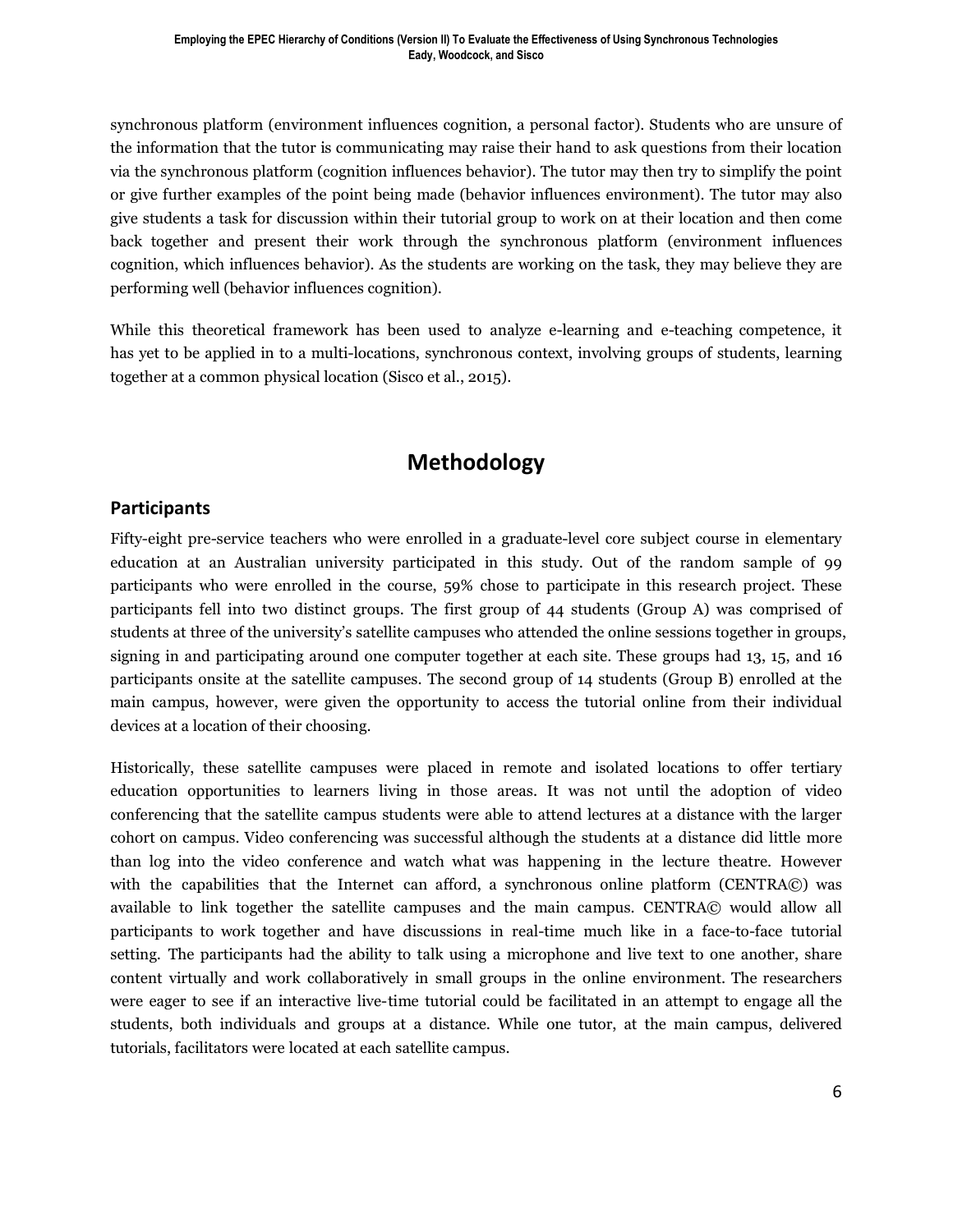#### **Materials**

This study employed a survey instrument, which was developed, based on the literature reviewed, to collect data designed to investigate pre-service teachers' experiences when participating in a multilocations synchronous tutorial class. The survey used included 10 open-ended as well as 10 Likert- scale questions (see Table 1). Open-ended questions were used to yield opinions and beliefs, as well as general individual responses (de Vaus, 2002; Fraenkel & Wallen, 2006). This style of questioning is particularly relevant and powerful when examining research questions which are more exploratory in nature (Creswell, 2002). The survey also included Likert-scale questions, which included responses ranging from 0 (very poor or very inconvenient) to 6 (excellent or extremely convenient) in relation to the multi-location synchronous tutorials. The survey was distributed to students via email, completed, and then returned via email to the researchers.

#### Table 1

*Survey Questions: This Table Shows the Likert-Scale and Open-Ended Questions Asked of Participants*

| Question                                                                                  | Likert-scale                                 | <b>Comment</b>                                                                      |
|-------------------------------------------------------------------------------------------|----------------------------------------------|-------------------------------------------------------------------------------------|
| 1. Overall, how did you rate the tutorial sessions on<br>Centra?                          | $o = Very poor$<br>$6$ = Excellent           | All questions<br>provided space for<br>open-ended<br>comments from<br>participants. |
| 2. As a student, how did you rate your learning and<br>understanding on Centra?           | $o = V$ ery poor<br>$6$ = Excellent          |                                                                                     |
| 3. How did you rate the participation opportunities<br>during class?                      | $o = Very poor$<br>$6$ = Excellent           |                                                                                     |
| 4. Was it beneficial to have this tutorial online?                                        | $o = Not at all$<br>$6$ = Extremely          |                                                                                     |
| 5. What was the ease of use of Centra?                                                    | $o = Not easy at all$<br>$6 =$ Extremely     |                                                                                     |
| 6. Did you have any technical issues with the Centra<br>sessions?                         | $o = None$<br>$6 = \text{Very many}$         |                                                                                     |
| 7. Did you feel the learning was any different while<br>connecting to different campuses? | $o = Much$ worse<br>$6 =$ Much better        |                                                                                     |
| 8. How confident are you to participate online<br>compared to in the classroom?           | $o =$ Less confident<br>$6 =$ More confident |                                                                                     |
| 9. How likely are you to participate on Centra than<br>face-to-face?                      | $o = Much$ worse<br>$6 = Much better$        |                                                                                     |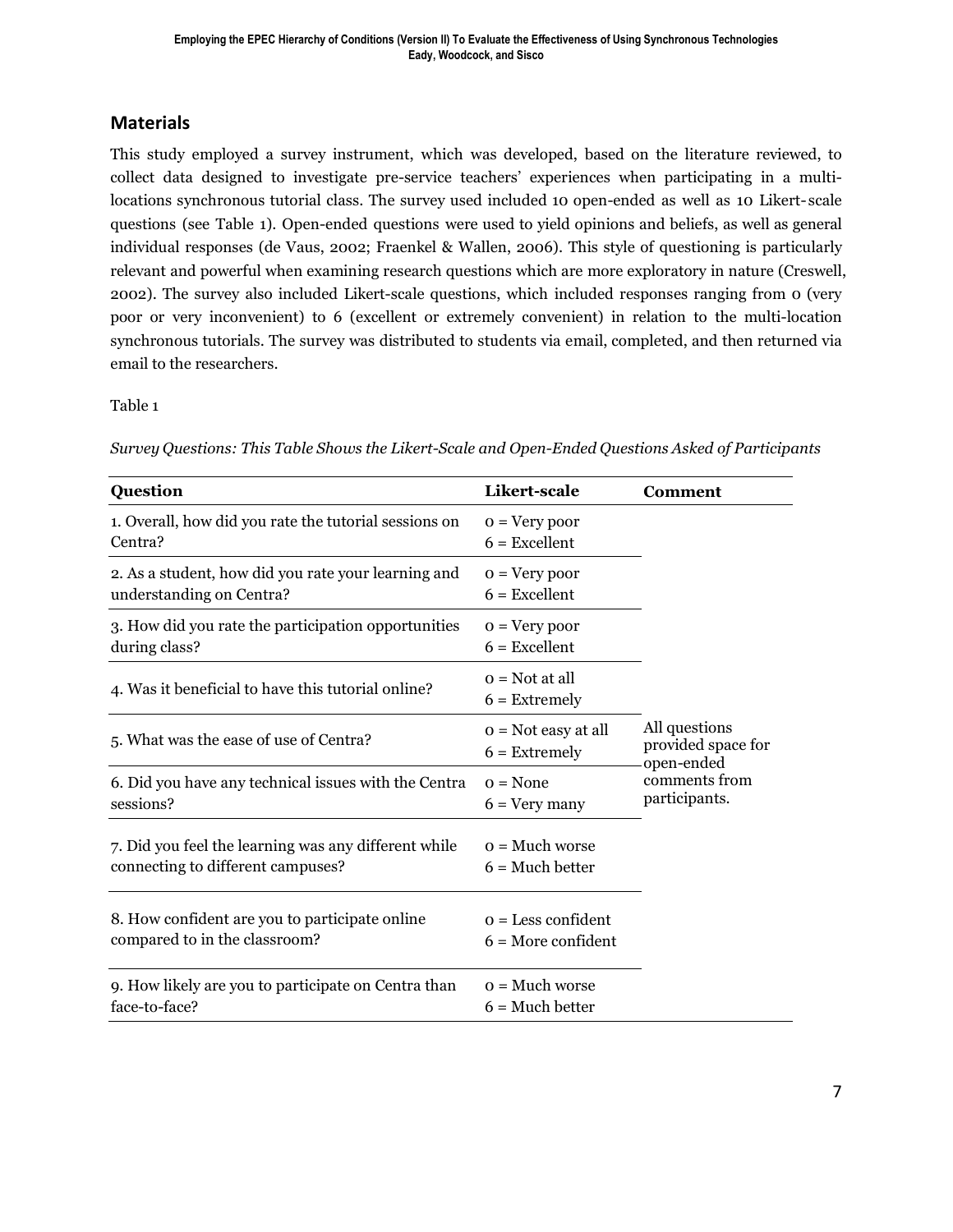| 10. If you had a choice in the future to choose  |                  |
|--------------------------------------------------|------------------|
| between a Centra tutorial or face-to-face, which | o = Face-to-face |
| would you choose?                                | $6 =$ Centra     |

A limitation of this data collection method is the dependence upon participants' self- reporting, which allows questions of honesty and bias (Mertens, 2005). Educational research frequently makes use of selfreport measures, with strategies in place to mitigate the effects (Darling-Hammond, Chung, & Frelow, 2002; Kleickmann & Anders, 2013). Within this study, it was made clear to the participants that their anonymous responses would not affect their marks, which would be calculated and declared prior to the researchers looking at the data. In addition, the survey responses were evaluated on an objective basis through the lens of EPEC Hierarchy of Conditions for e-Learning/e-Teaching Competence  $(Version II)$  (Sisco et al., 2015).

#### **Procedure**

The researchers administered a core subject within the post-graduate elementary education degree over 13 weeks. All of the tutorial groups were covering the same lesson content. The tutorial leaders at the satellite campuses were given a 30-minute introduction to using the online platform so that they knew how to enter the e-learning space and control its features. The online live-time platform used interactive icons (e.g., clapping, laughing, check marks, etc.) so participants could respond without speaking. Participants also had use of microphone and video camera capabilities. Sessions were recorded, giving students the ability to return to the learning experience for review. At the end of the semester, the participants were asked to volunteer to complete a survey about their experiences in the online tutorial.

The data were analyzed using a thematic content analysis of responses to the open-ended questions, which was helpful for "sift[ing] through large volumes of data with relative ease in a systematic fashion" (Stemler, 2001, p. 1) and for creating data categories (Guba & Lincoln, 2000). To begin the analysis, an "accuracy of fit" was employed (Glasser & Strauss, 1967; Ritchie & Lewis, 2003). This required careful reading through the data to discover evolving themes. The data were viewed through the lens of the EPEC Hierarchy of Conditions for E- Learning/E-Teaching Competence (Version II) (Sisco et al., 2015) to determine the relevance of the model in the multi-locations context.

This study also employed a quantitative component to complement and supplement the qualitative data collected and capture more nuanced results (Creswell, 2002).

# **Results**

The quantitative findings of this study are outlined below in Figure 2. They have been presented by questions posed, and also by participant group. The results are representative of the employed Likert-scale of 0 (very poor or very inconvenient) to 6 (excellent or extremely convenient), and presented in the order that the questions appeared in the survey.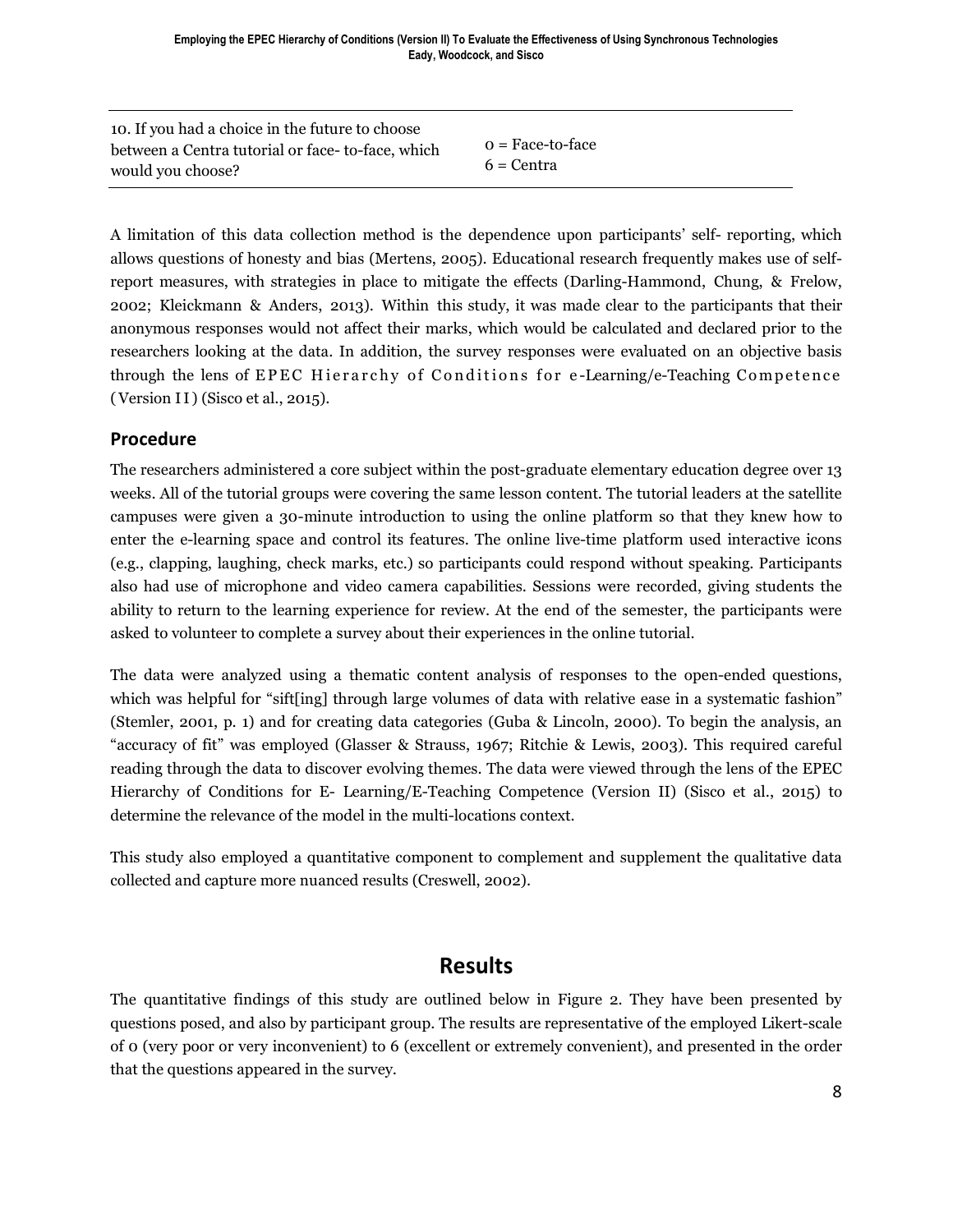

*Figure* 2. The average Likert-scale rating of the groups by question ( $\pm$ 1SD). This figure represents the average Likert-scale ratings results by the questions asked highlighting Group A's responses in blue and Group B's responses in orange, and the standard deviation (SD).

#### **Question 1: Overall Impressions of Tutorial Sessions**

Participants' impressions of the online sessions varied, based on their location, with Group A rating them as being poor or mediocre (mean score  $(M) = 2.1$ , standard deviation  $(SD) = 1.1$ ), in contrast to Group B who rated them as being good  $(M=4.1, SD=0.8)$ . However, Group B participants' comments suggest they experienced similar difficulties to Group A, including the platform's lack of engagement and interactivity, time consuming technical difficulties, and slow Internet connection.

#### **Question 2: Learning and Understanding with Synchronous Technology**

Following a similar pattern to their overall impressions of tutorial sessions, participants' learning and understanding with synchronous technology varied based on their group. Group A found their ability to learn and understand somewhat difficult (M=2.5, SD=1.2) and inhibited by technical difficulties. While Group B also experienced these technical difficulties, they reflected positively on the learning and understanding achieved with synchronous technology and rated the synchronous technology as somewhat good for learning and understanding (M=3.9, SD=1.2).

#### **Question 3: Participation Opportunities using Synchronous Technology**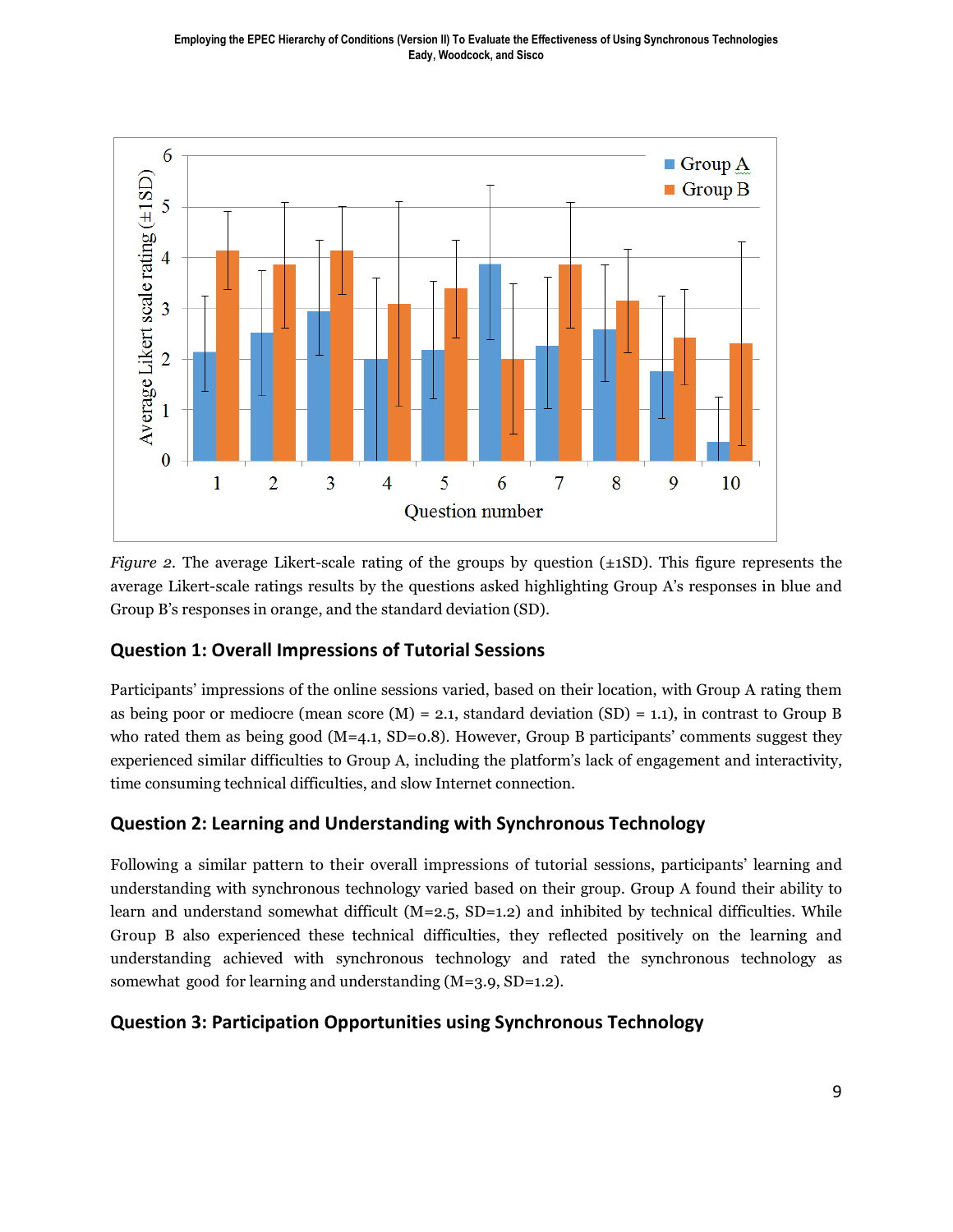The perceived opportunities for participation in tutorial activities and discussions were greater for Group B than for Group A. These differences appear to be accounted for by the different contexts that students were operating in (i.e., individually or in groups), incorporating both student-student and student-tutor relationships. Group A respondents felt opportunities for participation were mediocre (M=2.9, SD=1.4). Group B reported that there was ample opportunity for them to participate  $(M=4.1, SD=0.9)$ , but less than what would be possible with videoconferencing.

# **Question 4: Benefits of Synchronous Technology for Multi-Location Tutorials**

Group A generally did not find the multi-location tutorials to be beneficial, due to technical difficulties, absence of support at their location, and perceived lack of value added by the technology, among other reasons (M=2.0, SD=1.6). Group B found the tutorials somewhat beneficial (M=3.1, SD=2.0), but some felt there could have been better use of the technology and tools available to them.

# **Question 5: Ease of Synchronous Technology Use for Tutorials**

Group A found synchronous technology somewhat difficult to use (M=2.2, SD=1.4), while Group B found it somewhat easy to use, with some minor difficulties reported (M=3.4, SD=1.0).

# **Question 6: Technical Issues with Synchronous Technology**

Group A experienced many varied technical issues that interfered with their learning  $(M=3.9, SD=1.6)$ , although these decreased over time. Group B reported fewer technical difficulties (M=2.0, SD=1.5), which lessened with each session.

#### **Question 7: Connecting to Different Campuses Using Synchronous Technology**

Most of Group A reported that connecting with other campuses through synchronous technology had an adverse impact on their learning (M=2.3, SD=1.4), due largely to the implementation of the platform, and the technical difficulties experienced. Group B generally appreciated the diversified learning opportunities provided by connecting with different campuses (M=3.9, SD=1.2), although they raised some concerns about the platform.

#### **Question 8: Confidence Participating Online**

Group A were somewhat less confident participating in online tutorials  $(M=2.6, SD=1.3)$ , with several preferring face-to-face interactions. Group B rated their confidence online as the same as in-person (M=3.1, SD=1.0), with mixed comments relating to the use and nature of the technology.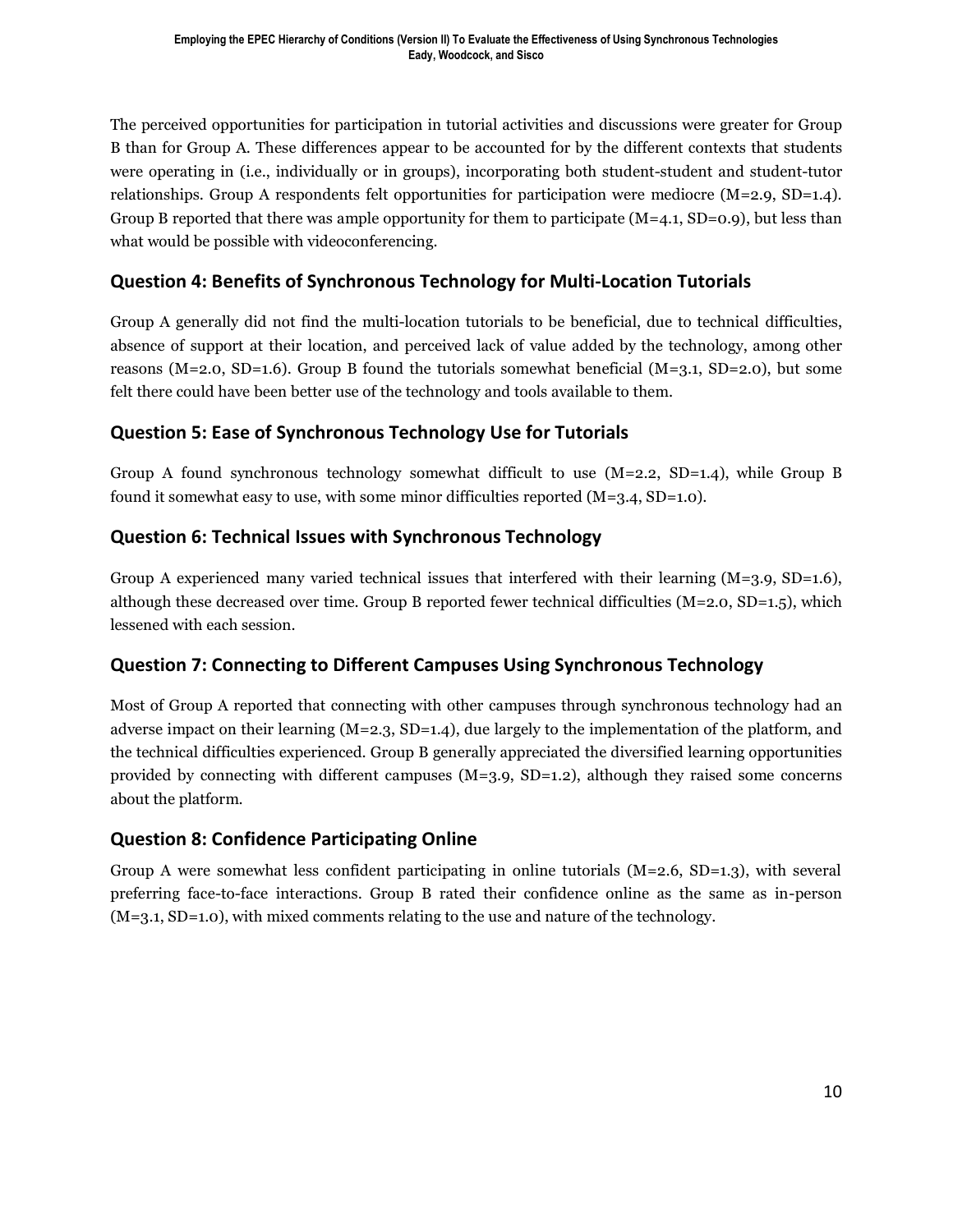# **Question 9: Likelihood of Participating in Online Synchronous Tutorials vs. Face-to-Face**

Group A were much less likely to participate in learning through synchronous technology than face-to-face (M=1.8, SD=1.5) because of technical issues that inhibit engagement, lack of video, difficulty using synchronous technology, waiting time involved while others are typing responses, and a preference for face-to-face interaction.

Group B were slightly less likely to participate via synchronous technology than in-person  $(M=2.4,$ SD=0.9). They described synchronous technology as an important tool, and not as scary as they had anticipated.

#### **Question 10: Preference for Online Synchronous Tutorials vs. Face-to-Face**

Group A strongly preferred face-to-face tutorials over online synchronous technology sessions but provided some alternative uses for the synchronous technology (M=0.4, SD=0.9). Group B were fairly balanced in their view, but preferred face-to-face sessions. They were nearly as likely to choose synchronous technology as face-to-face (M=2.3, SD=2.0).

## **Using the Lens of EPEC Hierarchy of Conditions for E-Learning/E-Teaching Competence (Version II) (Sisco et al., 2015).**



*Figure 3.* Percentage of positive comments in relation to the elements of the EPEC Hierarchy of Conditions for E-Learning/E-Teaching Competence (Version II) (Sisco et al., 2015). This figure shows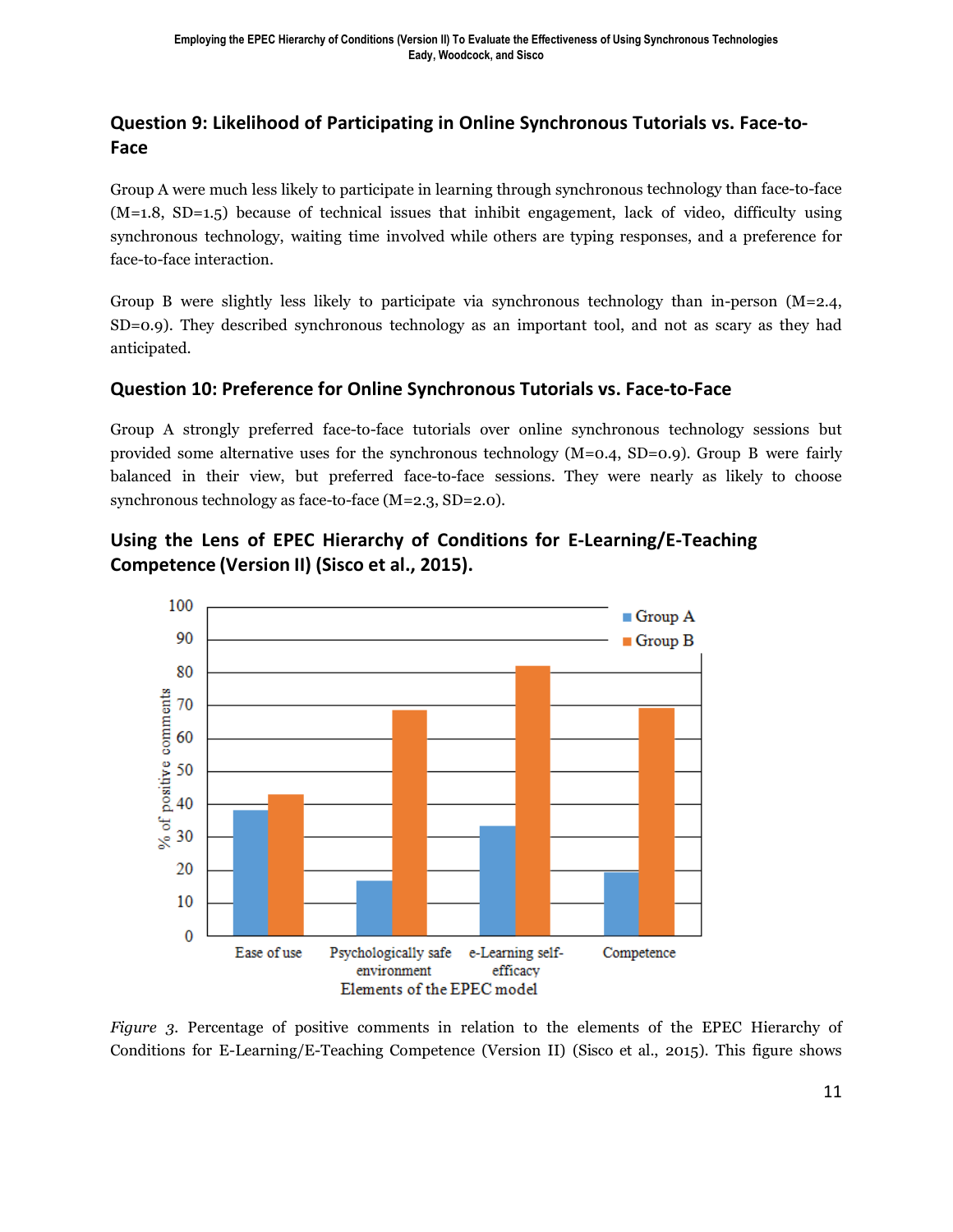the percentage of positive comments in relation to all of the responses when the EPEC model is applied to the participants' responses.

The qualitative data from the survey were also coded using the lens of the EPEC Hierarchy of Conditions for E-Learning/E-Teaching Competence (Version II) (Sisco et al., 2015). The process entailed coding the responses, either negative or positive, that related to the elements of the model and analyzing them respectively. The results of this analysis are detailed below.

# **Ease of Use of the Technology**

Group A reported experiencing many technical difficulties, which wasted time and impeded engagement, interaction, and learning. These included: poor sound quality (background noise, interference from other campuses, and microphones not working); unreliable and slow connection; and difficulty starting up, logging on, connecting with campuses, and saving their work. Group B mentioned similar difficulties, although to a lesser extent. For both groups, the technical difficulties reportedly decreased over time.

In addition to technical difficulties, several participants reported a lack of structure and integration with other campuses, insufficient time, and a lack of incentive to participate. Participants reiterated these technical issues throughout the survey, and time spent waiting for responses from other campuses, as challenges that inhibited opportunities to participate, share, and debate ideas. Specifically, one participant said the "pressure" of sessions and method of typing on a screen hindered their learning and understanding.

When synchronous technology worked, Group A participants commented that the lectures were "fantastic," the discussions were "relevant" and "useful," and it was a good collaborative tool to share ideas across campuses. One participant said synchronous technology sessions were the "best online lectures we've had so far!" Some participants said they could see the potential benefits of the technology. They liked the concept, learning how to use the technology, and sharing with other campuses. Group A participants reported that they found the platform relatively easy to use once it was set up and/or with practice, although several commented that they did not use it directly, as within the group settings, only one student at a time could directly interact.

Some participants in Group B described the synchronous technology tutorials as "simpler and clearer" and "interesting and interactive." At the same time, Group B provided many criticisms of learning and understanding with the technology, including: a lack of clarity, coherence, and engagement; confusion about the technology's features; time spent waiting for other campuses to respond; and a lack of engaging content. Group B participants described synchronous technology as less personal but more convenient and "an important technological tool."

Some participants in Group A commented that they saw benefit in using synchronous technology for other purposes, including one-on-one learning, connecting with classrooms around the world, and providing distance education to remote schools. Participants in Group B also suggested alternative uses of the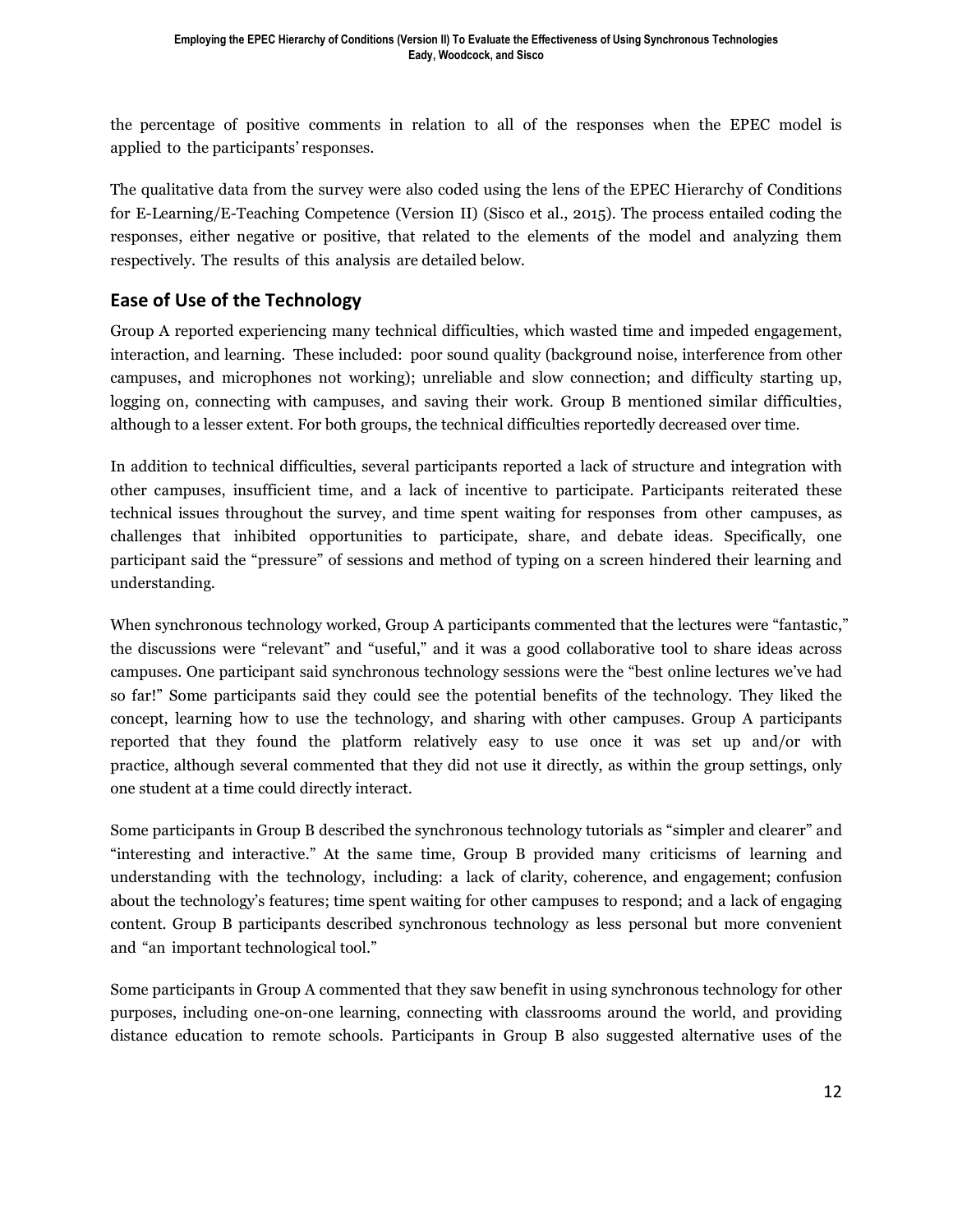technology, such as blended learning experiences where synchronous technology can add to or supplement classroom learning.

#### **Psychologically Safe Environment**

Participants in Group A suggested that synchronous technology might be a useful alternative for learners who dislike face-to-face environments. These participants reported there were good opportunities for participation using the technology, including ample time, incentive to interact, and opportunity for all students and campuses to respond. Even so, many participants in Group A expressed their preference for in-person classroom learning.

Group B said engaging with students from other campuses using synchronous technology enriched their learning because it diversified information, ideas, and perspectives, and thus, understanding. One participant said it "allowed students that we haven't interacted with on campus to voice their opinions and be heard by a different audience." However, participants also described connecting with campuses as "slower" and "less fluid."

#### **E-Learning Self-Efficacy**

Several participants in Group A commented that they were confident using technology, but preferred faceto-face learning. They listed the limited training at their campus, feeling intimidated by the technology, and being unsure about how to resolve technical problems among the reasons for their lack of confidence.

Group B provided mixed comments about their own abilities to experience success in online environments. Several participants expressed inhibitions, including lack of experience with technology in general and confusion around its use. One participant suggested more experience with the technology would be beneficial in building confidence. Another participant said "[synchronous technology] is not as scary, having interacted with it."

#### **Competence**

A number of barriers that hindered their learning and understanding were consistently mentioned by Group A participants throughout the survey. The technical difficulties that they encountered included lack of support, and high student-tutor ratio, which inhibited their competence, as well as a lack of training in the use of the technology. One participant said they "didn't see that there was any benefit having this tutorial online—there didn't seem to be anything that couldn't be done in individual campus tutorials."

Group B reportedly did not encounter as many barriers as Group A, despite experiencing similar difficulties (although less frequently). Several participants noted the flexibility and convenience of learning at a distance, and the opportunity for collaboration, as benefits of synchronous technology.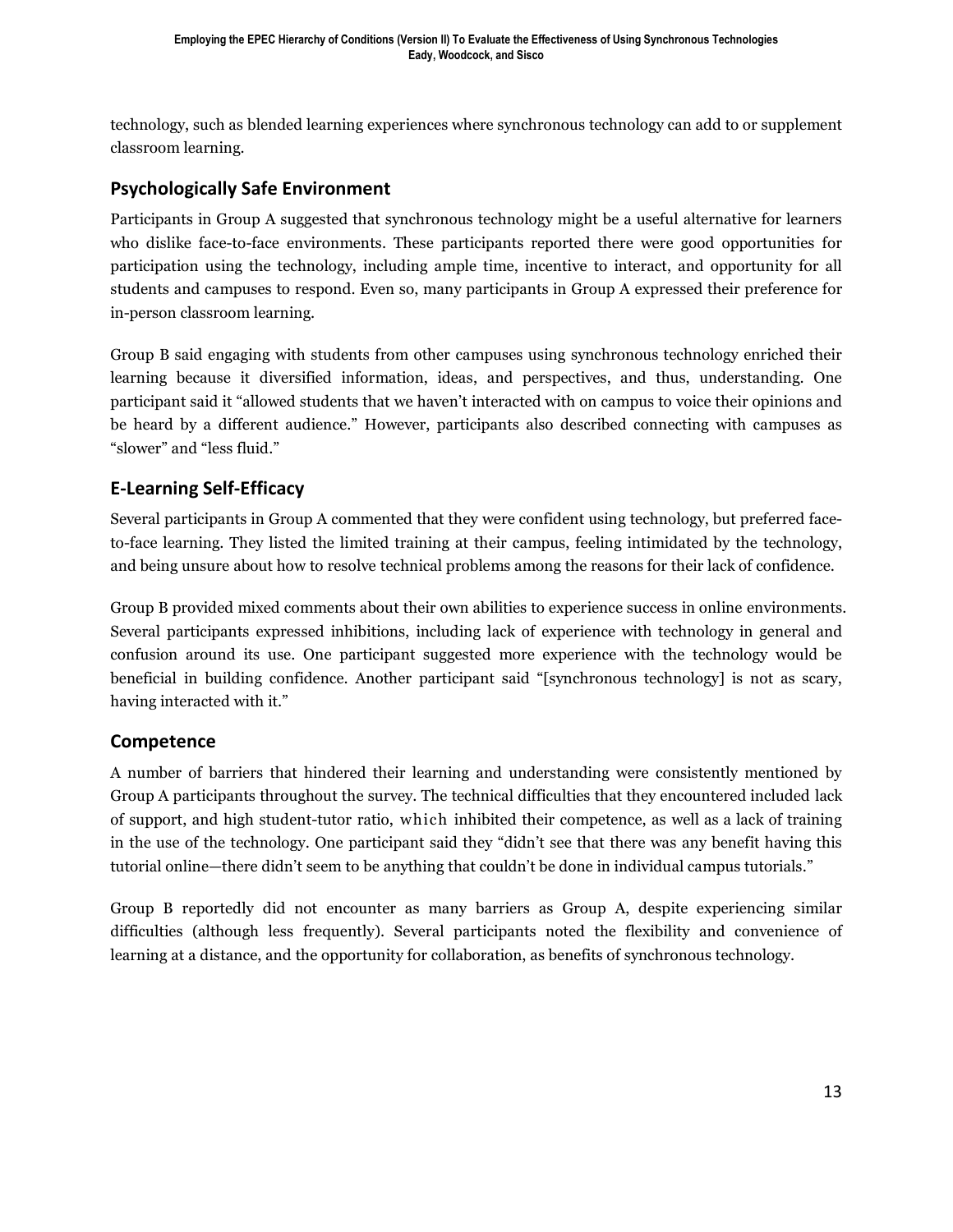#### **Additional Factors**

Participant responses revealed additional factors that impact upon e-learning/e-teaching competence, beyond those identified in the EPEC Hierarchy of Conditions. Participants emphasized the importance of a good classroom tutor facilitating each session, and the development of a skill set to enable the use of appropriate technology platforms.

**Tutor presence in group situations.** Many participants in Group A attributed the varied challenges they faced to the high student-tutor ratio. One participant said there were too many people in the class to provide adequate participation opportunities using this platform. Other participants felt intimidated by the technology, without an expert to guide them.

The value-added to Group A's experience appeared to be affected by the high student-teacher ratio. One participant said they could see the benefits of connecting with other campuses when the number of participants is small, but the group they belonged to before considering other campuses was an ideal size for a tutorial. Another participant suggested connecting with campuses could be more effectively facilitated if there was one tutor per campus, rather than one tutor for all 58 students.

Group B participants did not report difficulties in this area.

**Appropriate technology tools.** Participants in both groups reported that limited training or experience on the given platform hindered their learning. Several participants reported that it would have been beneficial and desirable to utilize other synchronous technology tools, such as videoconferencing, and alternative groupings. They raised concerns about the chosen platform, and felt that their opportunities to interact with others and engage with the content were limited by it.

# **Discussion of Results**

The results of this study support the EPEC Hierarchy of Conditions for E-Learning/E- Teaching Competence (Version II) (Sisco et al., 2015) (see Figure 1) in group contexts as well as previously confirmed contexts (Sisco et al., 2015). Importantly, the findings affirm that ease of use provides more opportunity for a psychologically safe environment, which empowers e-learning efficacy, and that in turn promotes competence. The results also suggest that there are two other major influences on online learning for groups gathered together on site, which need to be considered in these contexts.

#### **Ease of Use**

The EPEC Hierarchy of Conditions for E-Learning/E-Teaching Competence (Version II) suggests that user-friendliness is the main requirement for a psychologically safe environment, e-learning efficacy and e-learning competence (Sisco et al., 2015). Participants in Group B, who rated the synchronous technology as somewhat easier to use (ease of use), also rated the platform as providing good or very good opportunities for participation (psychologically safe). They reported improved or greater confidence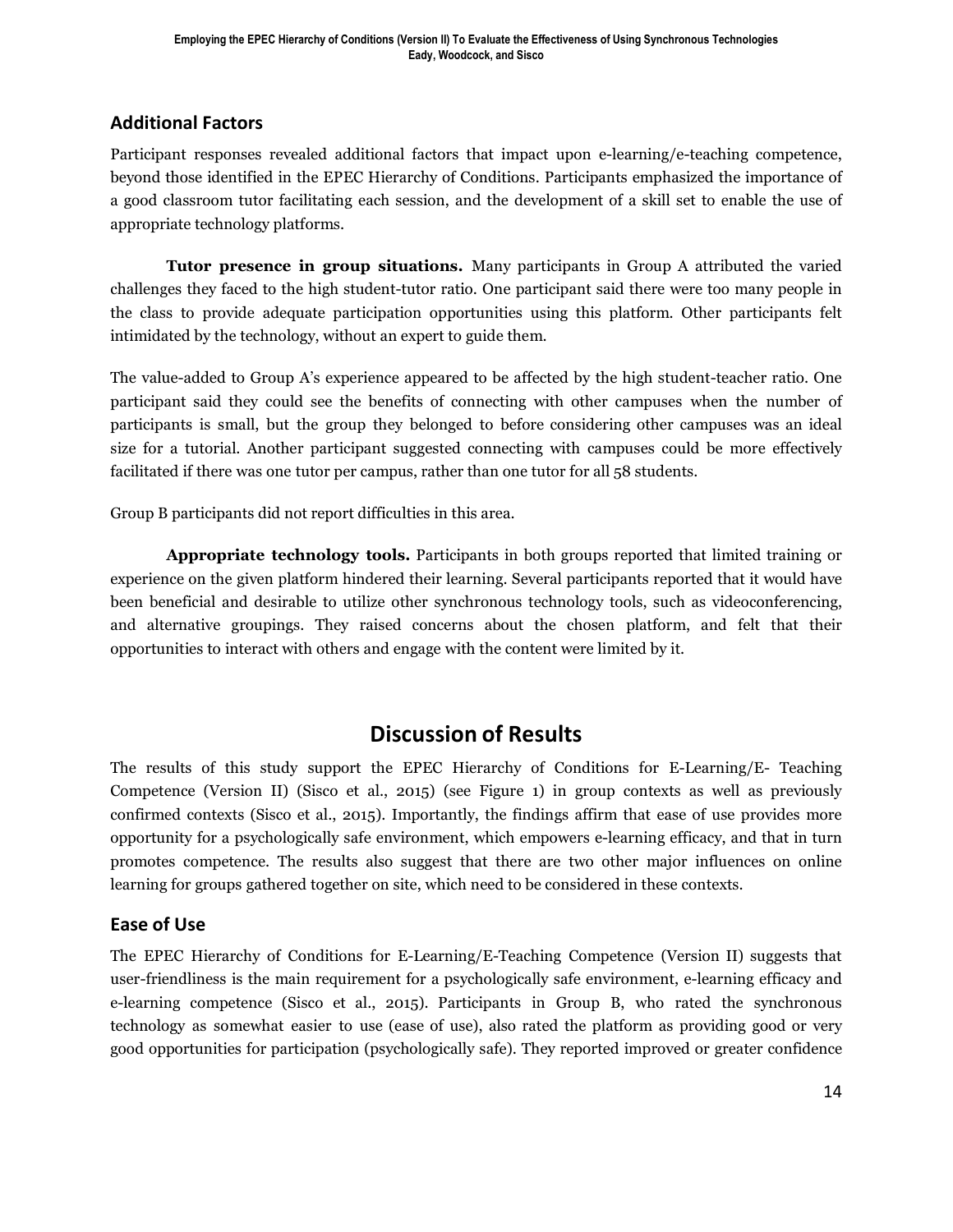using the synchronous technology (efficacy), and that it was somewhat good or good for building learning and understanding (competence).

In contrast, Group A rated the synchronous technology as difficult to use (ease of use). Technical difficulties were cited as inhibiting participation (psychologically safe environment), confidence (efficacy), and learning and understanding (competence). However, when the synchronous technology worked, Group A provided positive comments. These findings confirm the foundational importance of the ease of use element of the EPEC hierarchy (Woodcock et al., 2015).

# **Psychologically Safe Environment**

The results suggest that there are several important factors in providing a psychologically safe environment. These include mediating frustration, encouraging engagement, calming anxieties associated with technology, and promoting discussion and interaction.

Aside from technical difficulties, Group A reported interference due to the large number of students and lack of equitable opportunity to participate. Group B—who were using their own individual devices provided similar feedback about the large number of students, but highly rated opportunities for participation. These participants discussed how interesting and enjoyable it was to connect with others and share ideas across campuses.

# **E-learning Efficacy**

The results also support the EPEC hierarchy in suggesting that efficacy or participant confidence was an important factor in participants' synchronous learning experiences. Within the EPEC hierarchy and in other literature, ease of use and the psychological safety of the environment has been shown to influence elearning efficacy, which in turn influences e-learning competence (Woodcock et al., 2015; de la Torre Cruz & Arias, 2007; Woldab, 2014).

This hierarchy is demonstrated in the results of this study, where Group A cited technical difficulties (ease of use), as well as lack of training and support resolving technical difficulties and feeling intimidated by the technology (psychologically safe environment) as reasons why they felt less confident using it. In contrast, Group B felt as confident online as face-to-face, because of the psychologically safe environment they experienced through the platform.

# **E-learning Competence**

The results support the EPEC hierarchy in suggesting that ease of use, a psychologically safe environment and e-learning efficacy are all important in achieving e-learning competence, not only when individuals are learning in online environments (Lambe, 2007; Sisco et al., 2015) but also in settings where groups of people are learning together using one computer. Group A rated their experience with the synchronous technology as being difficult to learn and understand with (competence), attributing this to technical difficulties and the lack of support needed to resolve issues. The large number of students within each group and in the cohort as a whole was also referenced as a barrier. In contrast, Group B rated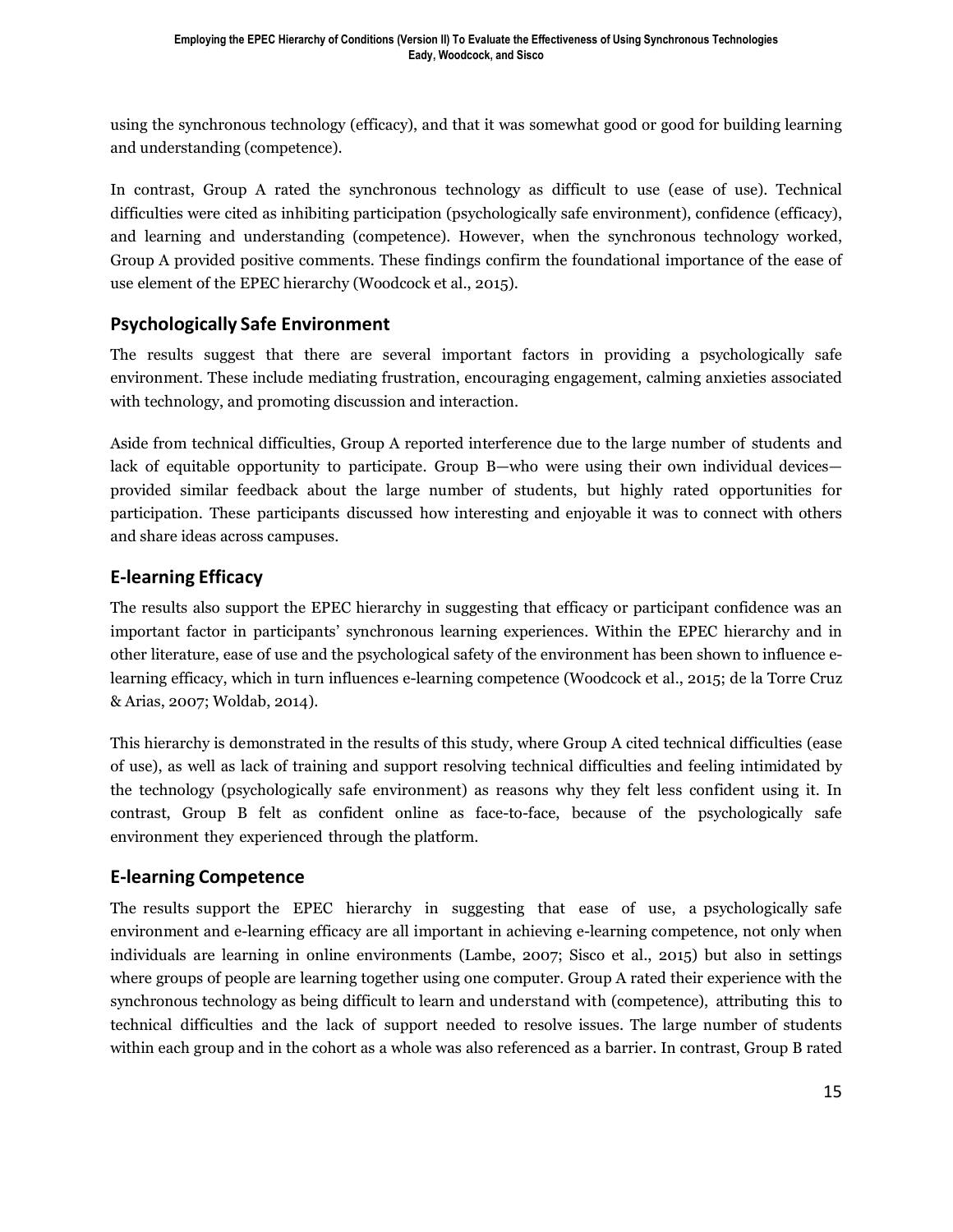the synchronous technology as somewhat good to learn and understand with (competence), despite a few technical difficulties.

#### **Tutor Presence in Group Situations**

The results also revealed the importance of tutor presence and availability to the group during the synchronous sessions as an additional factor to the EPEC hierarchy. This would preferably be a technically savvy individual who can effectively facilitate the group through their online experience. This finding supports the work of Higgins and Harreveld (2013) and Wheeler and Reid (2013), among others, in recognizing the important role that tutors can play in e-learning environments.

This study supports the work of Molinari (2012) and Wu et al. (2013) in showing the importance of having a quality tutor present in the room who is familiar with the technology to effective distributed group elearning. Different levels of tutor presence can explain why Group B ratings of their experience with the synchronous technology were much higher than their Group A counterparts, despite experiencing the same challenges.

The apparent lack of adequate training provided to tutors at the satellite campuses may have inhibited their effectiveness and ability to support their students as they negotiated the online learning environment (Beaumont et al., 2009; Tynan et al., 2015). This suggests the presence of a tutor who could provide support and facilitate conditions could enhance students' competence with technology, as seen in the work of Dixon et al. (2008) and Lambe (2007).

#### **Appropriate Technology Tools**

The second addition to the literature that this study has revealed is in regards to the appropriate technology tools that we use for students in our tertiary settings. The findings of this study contrast with the work of Beaumont et al. (2009), which suggested that tertiary students might bypass interactive technology, such as videoconferencing, in favor of asynchronous communication, such as email. Instead, this study's participants revealed the varied challenges associated with using synchronous platforms within a multi-location model. This is aligned with the work of Giesbers et al. (2014), Guo et al. (2014), and Makri et al. (2014) regarding the importance of choosing appropriate technological tools to support students' learning, as well as the work of Molinari (2012) and Wu et al. (2013) regarding the importance of a tutor in the room who is familiar with the technology being used.

The nature of the online synchronous platform employed in this course—text-based communication within individual and group satellite settings—presented barriers to students' interactions, engagement, and learning. Participants suggested alternative platforms and tools, including videoconferencing, which they would have preferred to use.

The synchronous platform used in this study did not appear to be the best choice for the given circumstances, although it has been shown to be effective in other e-learning contexts (Beaumont et al., 2009; Tynan et al., 2015). Nonetheless, many participants in this study gained experience, confidence, and e-learning skills that will help them in their future careers (Beaumont et al., 2009; Dixon et al., 2008).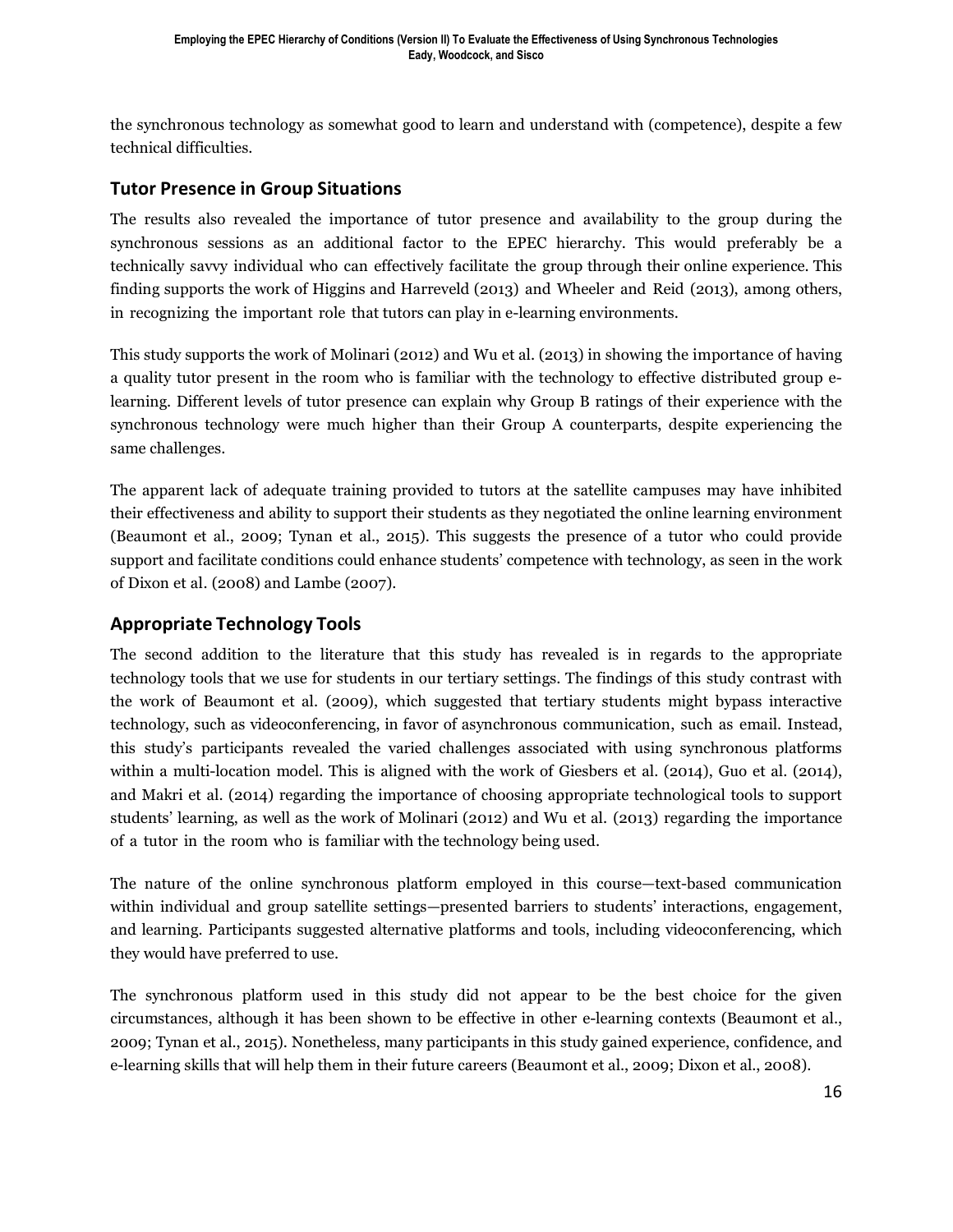To recognize the additional factors revealed in this study, we propose an amendment to the EPEC Hierarchy of Conditions for E-Learning/E-Teaching Competence (Version II) (Sisco et al., 2015). This amendment recognizes the importance of tutor presence in group settings and appropriate technology tools identified in this study, and forms the EPEC Hierarchy of Conditions for E-Learning/E-Teaching Competence (Version III) (see Figure 4).



*Figure 4.* EPEC Hierarchy of Conditions for E-Learning/E-Teaching Competence (Version III) (Eady, Woodcock, & Sisco, 2017). This model is a revision of Version II to incorporate the additional factors of appropriate technology tools and tutor presence in group settings.

In an increasingly digital world where online programs are being adopted by a growing number of tertiary institutions, educators will need to acquire the skills to effectively teach, interact with, and support their students through technology (Higgins & Harreveld, 2013; Tynan et al., 2015). This study has shown that a multi-locations approach should be managed using the lens of the EPEC hierarchy to ensure that its elements—ease of use, psychologically safe environment, e-learning efficacy, and competence—and the additional factors of tutor presence and appropriate technology tools are considered in the development of online courses. Using the EPEC hierarchy can inform, improve practice, and greatly enhance educators' understandings regarding the complexities of online learning—an important step in developing quality elearning programs in any field (Cheok & Wong, 2015; Molinari, 2012; Robertson & Hardman, 2012; Woodcock et al., 2015).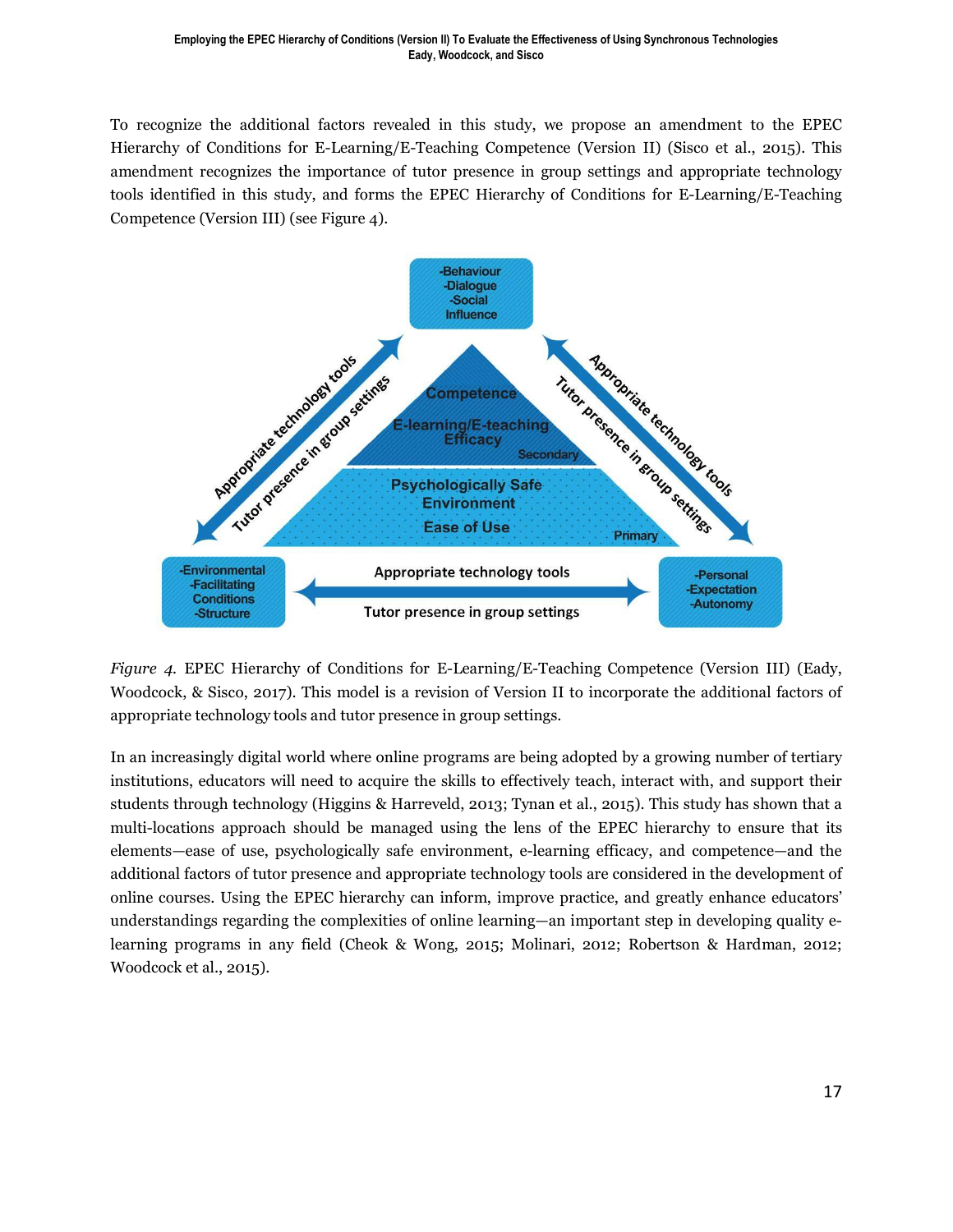# **Conclusion**

While there are benefits to the multi-location model reflected in this and previous research (Bell & Federman, 2013; Dixon et al., 2008; Lambe, 2007; Sisco et al., 2015; Tynan et al., 2015), the findings of this study demonstrate that the model's effectiveness is highly dependent on the EPEC Hierarchy of Conditions for E-Learning/E-Teaching Competence: ease of use, psychologically safe environment, elearning efficacy, and e-learning competence; and the additional factors identified in this study: tutor presence in group settings and appropriate technology tools. The challenges encountered through this multi-location e-learning experience, including inconsistent experiences across groups, technical difficulties, and a lack of tutor support, hindered the cohort as a whole from achieving e-learning efficacy and competence.

Given the rise of e-learning within tertiary institutions, with programs increasingly being designed for groups of learners rather than individuals, further research into multi-location e-learning, and the opportunities and challenges it presents is of high value (Devlin, Feraud, & Anderson, 2008; Issa et al., 2012). In particular, research that investigates the characteristics of effective tutors in multi-location settings would allow the hub-and-spoke model of e-learning to be more effective through the placement of quality tutors at each location. Additionally, an examination of the various forms of synchronous technologies through the lens of the EPEC Hierarchy of Conditions for E-Learning/E-Teaching Competence (Version III) would allow the most appropriate tools and platforms, such as videoconferencing or alternative synchronous platforms (e.g., Adobe Connect© or Elluminate©), to be used in online multi-location learning in the future.

Moving forward in this digital age, tertiary institutions worldwide must commit time and resources into the development of high quality, relevant, and sustainable e-learning practices which will continue to transform our students' learning.

# References

- Abrami, P. C., Bernard, R. M., Bures, E. M., Borokhovski, E., & Tamim, R. M. (2011). Interaction in distance education and online learning: Using evidence and theory to improve practice. *Journal of Computing in Higher Education, 23*(2), 22.
- Anderson, T. (2008). *The theory and practice of online learning*. Alberta, CA: Athabasca University Press.

Bandura, A. (1977). *Social learning theory*. Englewood Cliffs, NJ: Prentice Hall.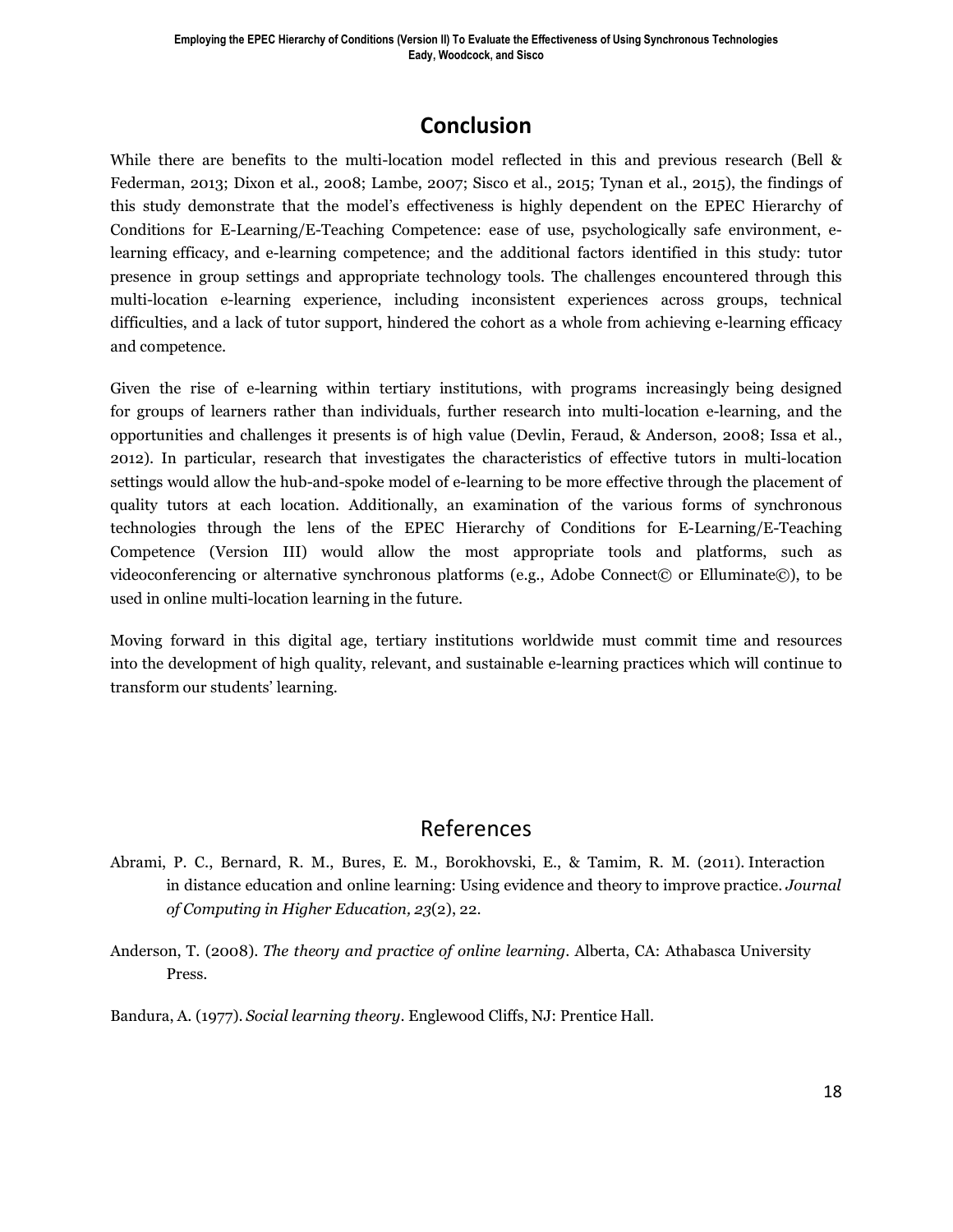- Bandura, A. (1986). *Social foundations of thought and action: A social cognitive theory*. Englewood Cliffs, NJ: Prentice-Hall.
- Bandura, A. (1989). Human agency in social cognitive theory. *American Psychologist, 44*, 1175-1184.
- Beaudoin, M. F. (2013). Reflections on seeking the "invisible" online learner (and instructor). In U. Bernath, A. Szücs, A. Tait, & M. Vidal (Eds.), *Distance and e-learning in transition* (pp. 529- 542): John Wiley & Sons, Inc.
- Beaumont, R., Stirling, J., & Percy, A. (2009). Tutor's forum: Engaging distributed communities of practice. *Open Learning, 24*(2), 141-154.
- Bell, B. S., & Federman, J. E. (2013). E-learning in postsecondary education. *The Future of Children, 23*(1), 165-185.
- Benson, R., & Samarawickrema, G. (2009). Addressing the context of e-learning: Using transactional distance theory to inform design. *Distance Education, 30*(1), 5-21.
- Charles Sturt University. (2015). Study on campus, study by distance. Retrieved from <http://www.csu.edu.au/>
- Chen, N.-S., Ko, H.-C., Lin, K., & Lin, T. (2005). A model for synchronous learning using the internet. *Innovations in Education & Teaching International, 42*(2), 181-194. doi:10.1080/14703290500062599
- Cheok, M. L., & Wong, S. L. (2015). Predictors of e-learning satisfaction in teaching and learning for school teachers: A literature review. *International Journal of Instruction, 8*(1), 75-90.
- Colbran, S., & Gilding, A. (2013). E-learning in Australian law schools. *Legal Education Review, 23*(1 & 2), 201-239.
- Cradduck, L. (2012). The future of Australian e-learning: It's all about access. *The E - Journal of Business Education & Scholarship of Teaching, 6*(2), 1-11.
- Creswell, J. W. (2002). *Research design: Qualitative, quantitative and mixed methods approaches* (2nd ed.). Thousand Oaks, CA: Sage Publications, Inc.
- Darling-Hammond, L., Chung, R., & Frelow, F. (2002). Variation in teacher preparation: How well do different pathways prepare teachers to teach? *Journal of Teacher Education, 53*, 286-302.
- de la Torre Cruz, M. J., & Arias, P. F. C. (2007). Comparative analysis of expectancies of efficacy in inservice and prospective teachers. *Teaching and Teacher Education, 23*, 641-652.

de Vaus, D. A. (2002). *Surveys in social research* (5th ed.). Crows Nest, Australia: Allen & Unwin.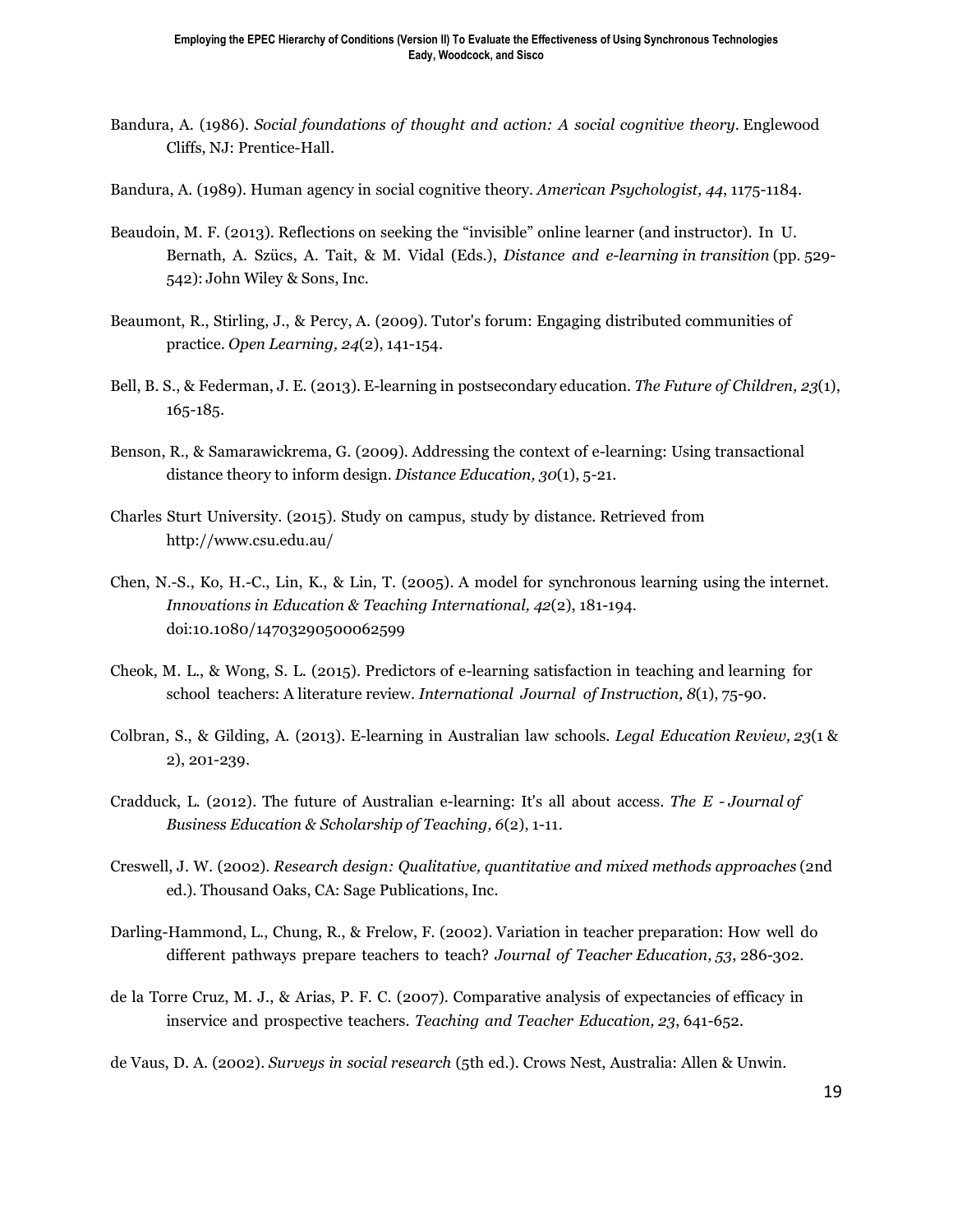- Devlin, B., Feraud, P., & Anderson, A. (2008). Interactive distance learning technology and connectedness. *Education in Rural Australia, 18*(2), 53-62.
- Dixon, R., Dixon, K., & Axmann, M. (2008, 30 Nov 3 Dec). *Online student centred discussion: Creating a collaborative learning environment*. Paper presented at the Hello! Where Are You in the Landscape of Educational Technology? ASCILITE Conference, Melbourne, Australia.
- Ehlers, U. D. (2013). Designing collaborative learning for competence development. In U. Bernath, A. Szücs, A. Tait, & M. Vidal (Eds.), *Distance and e-learning in transition* (pp. 195-216). London, UK: John Wiley & Sons, Inc.
- Fertman, C. I., & Allensworth, D. D. (Eds.). (2010). *Health promotion programs: From theory to practice*. San Francisco, CA: Jossey-Bass.
- Fraenkel, J. R., & Wallen, N. E. (2006). *How to design and evaluate research in education* (6th Ed.). Boston, MA: McGraw Hill.
- Giesbers, B., Rienties, B., Tempelaar, D., & Gijselaers, W. (2014). A dynamic analysis of the interplay between asynchronous and synchronous communication in online learning: The impact of motivation. *Journal of Computer Assisted Learning, 30*(1), 30-50. doi:10.1111/jcal.12020
- Glasser, B. G., & Strauss, A. L. (1967). *The development of grounded theory*: Chicago, IL: Alden.
- Guba, E., & Lincoln, Y. (2000). Paradigmatic controversies, contradictions and emerging influences. In Denzin, N. & Lincoln, Y. (Eds.), *The SAGE handbook of qualitative research* (pp. 163-188). Thousand Oaks: CA: Sage Publication Inc.
- Guo, W., Chen, Y., Lei, J., & Wen, Y. (2014). The effects of facilitating feedback on online learners' cognitive engagement: Evidence from the asynchronous online discussion. *Education Sciences, 2*(2), 193-208.
- Hastie, M., Chen, N.-S., & Kuo, Y.-H. (2007). Instructional design for best practice in the synchronous cyber classroom. *Journal of Educational Technology & Society, 10*(4), 281-294.
- Higgins, K., & Harreveld, R. E. (2011). *The casual academic in university distance education from isolation to integration: A prescription for change*. Paper presented at the 2011-2021 Summit: Global challenges and perspectives of blended and distance learning, Sydney, Australia. Retrieved fro[m http://hdl.cqu.edu.au/10018/918753](http://hdl.cqu.edu.au/10018/918753)
- Higgins, K., & Harreveld, R. E. 2013). Professional development and the university casual academic: Integration and support strategies for distance education. *Distance Education, 34*(2), 189-200.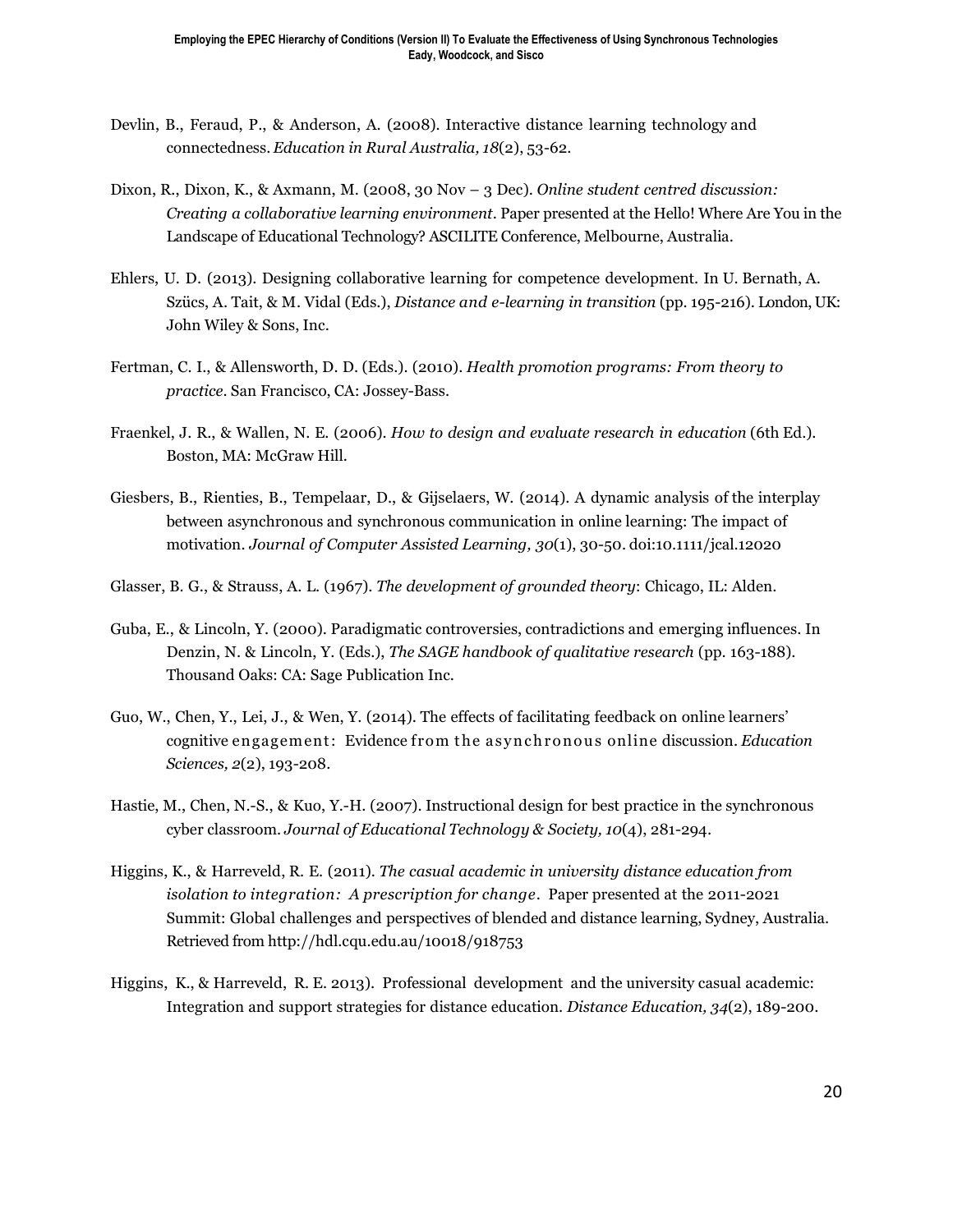- Hrastinski, S., Keller, C., & Carlsson, S. A. (2010). Design exemplars for synchronous e- learning: A design theory approach. *Computers & Education, 55*(2), 652-662.
- Issa, T., Issa, T., & Chang, V. (2012). Technology and higher education: An Australian case study. *International Journal of Learning, 18*(3), 223-236.
- Juan, Á. A., Huertas, M. A., Cuypers, H., & Loch, B. (2012). Mathematical e-learning. *RUSC, 9*(1), 278-283.
- Kirschner, P. A., Kreijns, K., Phielix, C., & Fransen, J. (2015). Awareness of cognitive and social behaviour in a CSCL environment. *Journal of Computer Assisted Learning, 31*(1), 59-77. doi:10.1111/jcal.12084
- Kleickmann, T., & Anders, Y. (2013). Learning at university. In M. Kunter, J. Baumert, W. Blum, U. Klusmann, S. Krauss, & M. Neubrand (Eds.), *Cognitive activation in the mathematics classroom and professional competence of teachers* (pp. 321-332). New York: Springer.
- Lambe, J. (2007). Student teachers, special education need and inclusion education: Reviewing the potential for problem-based, e-learning pedagogy to support practice. *Journal of Education for Teaching: International Research and Pedagogy, 33*, 359-377.
- Lan, Y.-J., Chang, K.-E., & Chen, N.-S. (2012). CoCAR: An online synchronous training model for empowering ICT capacity of teachers of Chinese as a foreign language. *Australasian Journal of Educational Technology, 28*(6), 1020-1038.
- Lee, J. (2012). Patterns of interaction and participation in a large online course: Strategies for fostering sustainable discussion. *Educational Technology and Society, 15*(1), 260-272.
- Lefoe, G., Gunn, C., & Hedberg, J. G. (2002). Recommendations for teaching in a distributed learning environment: The students' perspective. *Australian Journal of Educational Technology, 18*(1), 40-56.
- Lin, C. H., Feng Liu, E. Z., Ko, H. W., & Cheng, S. S. (2008). Combination of service learning and preservice teacher training via online tutoring. *WSEAS Transactions on Communications, 7*(4), 258- 268.
- Makri, K., Papanikolaou, K., Tsakiri, A., & Karkanis, S. (2014). Blending the community of inquiry framework with learning by design: Towards a synthesis for blended learning in teacher training. *Electronic Journal of e-Learning, 12*(2), 183-194.
- McLoughlin, C. (2001). Inclusivity and alignment: Principles of pedagogy, task and assessment design for effective cross-cultural online learning. *Distance Education, 22*(1), 7-29.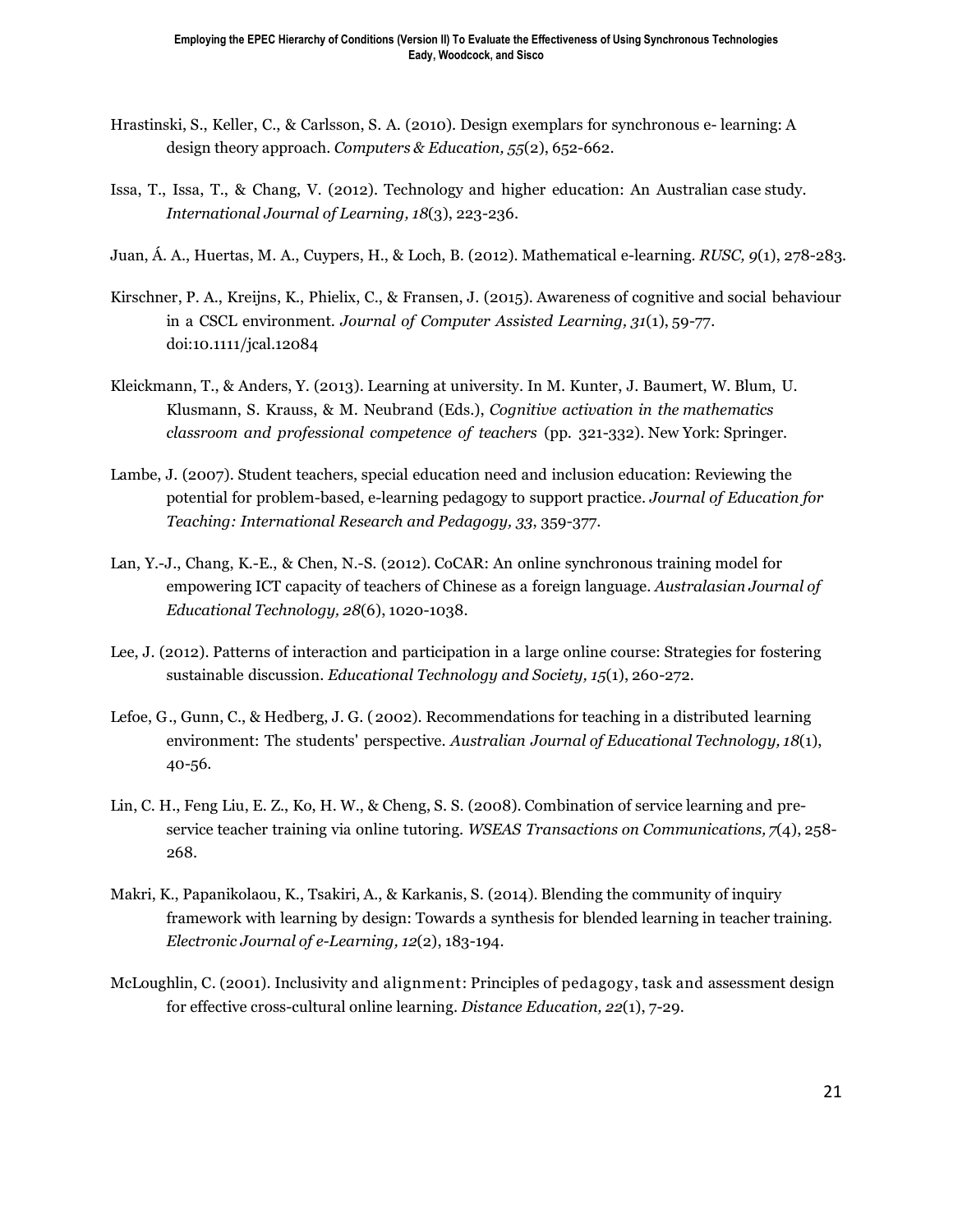- Mertens, D. M. (2005). *Research and evaluation in education and psychology: Integrating diversity w i t h q u a n t i t a t i v e , q u a l i t a t i v e , a n d m i x e d m e t h o d s* . Thousand O a k s , California: SAGE Publications.
- Meyer, K. A. (2014). Student engagement in online learning: What works and why. *ASHE Higher Education Report, 40*(6), 1-114.
- Molinari, C. A. (2012). Online and blended learning: Are we delivering quality undergraduate programs in health administration? *The Journal of Health Administration Education, 29*(1).
- Moore, M. G. (1993). Theory of transactional distance. In D. Keegan (Ed.), *Theoretical principals of distance education*. New York: Routledge.
- Moore, M. G. (Ed.) (2013). *Handbook of distance education* (3rd ed.): New York: Routledge.
- Nortvig, A. M. (2013). In the presence of technology: Teaching in hybrid synchronous classrooms. *Proceedings of the International Conference on e-Learning*, 347-353.
- Open Universities Australia. (2013). *Open Universities Australia: 2013 annual report*. Retrieved from <http://www.open.edu.au/>
- Oprea, C. L. (2014). *Interactive-creative learning*. Paper presented at The International Annual Scientific Session Strategies XXI, Bucharest.
- Piccoli, G., Ahmed, R., & Ives, B. (2001). Web-based virtual learning environments: A research framework and a preliminary assessment of the effectiveness in basic IT skills training. *MIS Quarterly, 25*(4), 401-426.
- Reeves, T. C., Herrington, J., & Oliver, R. (2002). Authentic activities and online learning. In A. Herrington (Ed.), *Research and development in higher education: Quality conversations* (Vol. 25, pp. 562-567). Hammondville, NSW: Higher Education Research and Development Society of Australasia, Inc.
- Reiach, S., Averbeck, C., & Cassidy, V. (2012). The evolution of distance education in Australia: Past, present, future. *Quarterly Review of Distance Education, 13*(4), 247-252.
- Ritchie, J., & Lewis, J. (2003). *Qualitative research practice: A guide for social science students and researchers*. London, UK: Sage Publications.
- Rivers, B. A., Richardson, J. T. E., & Price, L. (2014). Promoting reflection in asynchronous virtual learning spaces: Tertiary distance tutors' conceptions. *International Review of Research in Open and Distance Learning, 15*(3), 215-231.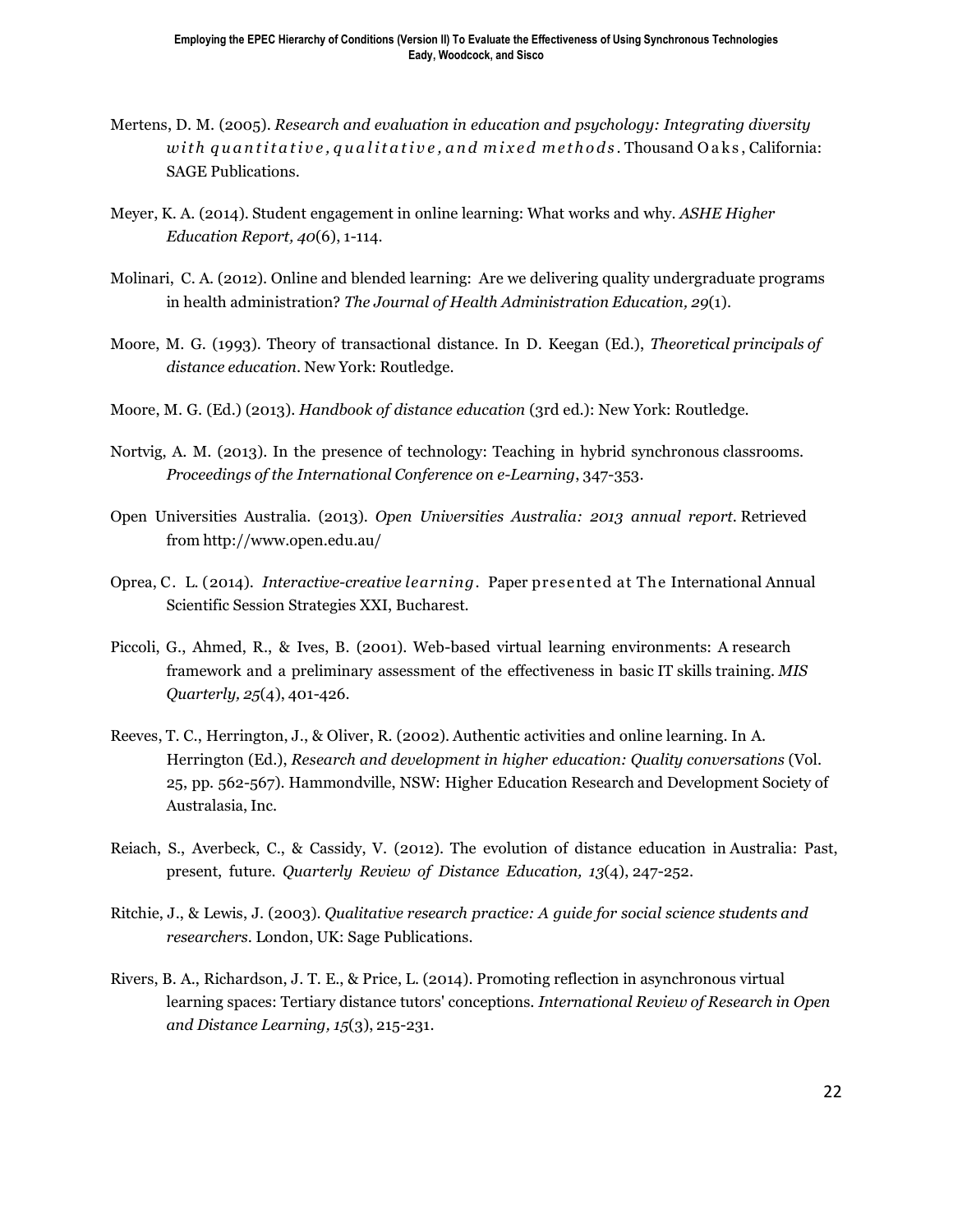- Robertson, L., & Hardman, W. (2012). Entering new territory: Crossing over to fully synchronous, elearning courses. *College Quarterly, 15*(3).
- Sisco, A., Woodcock, S., & Eady, M.J. (2015). Pre-service perspectives on e-teaching: Assessing e- teaching using the EPEC hierarchy of conditions for e-learning/teaching competence. *Canadian Journal of Learning and Technology, 41*(3), 1-32.
- Skramstad, E., Schlosser, C., & Orellana, A. (2012). Teaching presence and communication timeliness in asynchronous online courses. *Quarterly Review of Distance Education, 13*(3), 183-198.
- Stacey, E. (2005). The history of distance education in Australia. *Review of Distance Education, 6*(3), 253-259.
- Stemler, S. (2001). An overview of content analysis. *Practical Assessment, Research & Evaluation, 7*(17).
- Sun, J. C. Y., & Rueda, R. (2012). Situational interest, computer self-efficacy and self- regulation: Their impact on student engagement in distance education. *British Journal of Educational Technology, 43*(2), 191-204. doi:10.1111/j.1467-8535.2010.01157.x
- Tynan, B., Ryan, Y., & Lamont-Mills, A. (2015). Examining workload models in online and blended teaching. *British Journal of Educational Technology, 46*(1), 5-15. doi:10.1111/bjet.12111
- Umrani-Khan, F., & Iyer, S. (2009). *ELAM: A model for acceptance and use of e-learning by teachers and students.* Paper presented at the International Conference on e- Learning, Institute of Technology Bombay, Mumbai, India.
- Watson, S. (2013). Tentatively exploring the learning potentialities of postgraduate distance learners' interactions with other people in their life contexts. *Distance Education, 34*(2), 175-188.
- Wei, H. C., Peng, H., & Chou, C. (2015). Can more interactivity improve learning achievement in an online course? Effects of college students' perception and actual use of a course-management system on their learning achievement. *Computers and Education, 83*, 10-21.
- Wheeler, S., & Reid, F. (2013). Student perceptions of immediacy and social presence in distance education. In U. Bernath, A. Szücs, A. Tait, & M. Vidal (Eds.), *Distance and e-learning in transition* (pp. 411-426): John Wiley & Sons, Inc.
- Woldab, Z. E. (2014). E-learning technology in pre-service teachers training: Lessons for Ethiopia. *Journal of Educational and Social Research, 4*, 159-166.
- Woodcock, S., Sisco, A., & Eady, M.J., (2015). The learning experience: Training teachers using online synchronous environments. *Journal of Educational Research and Practice, 5*(1), 21-34.